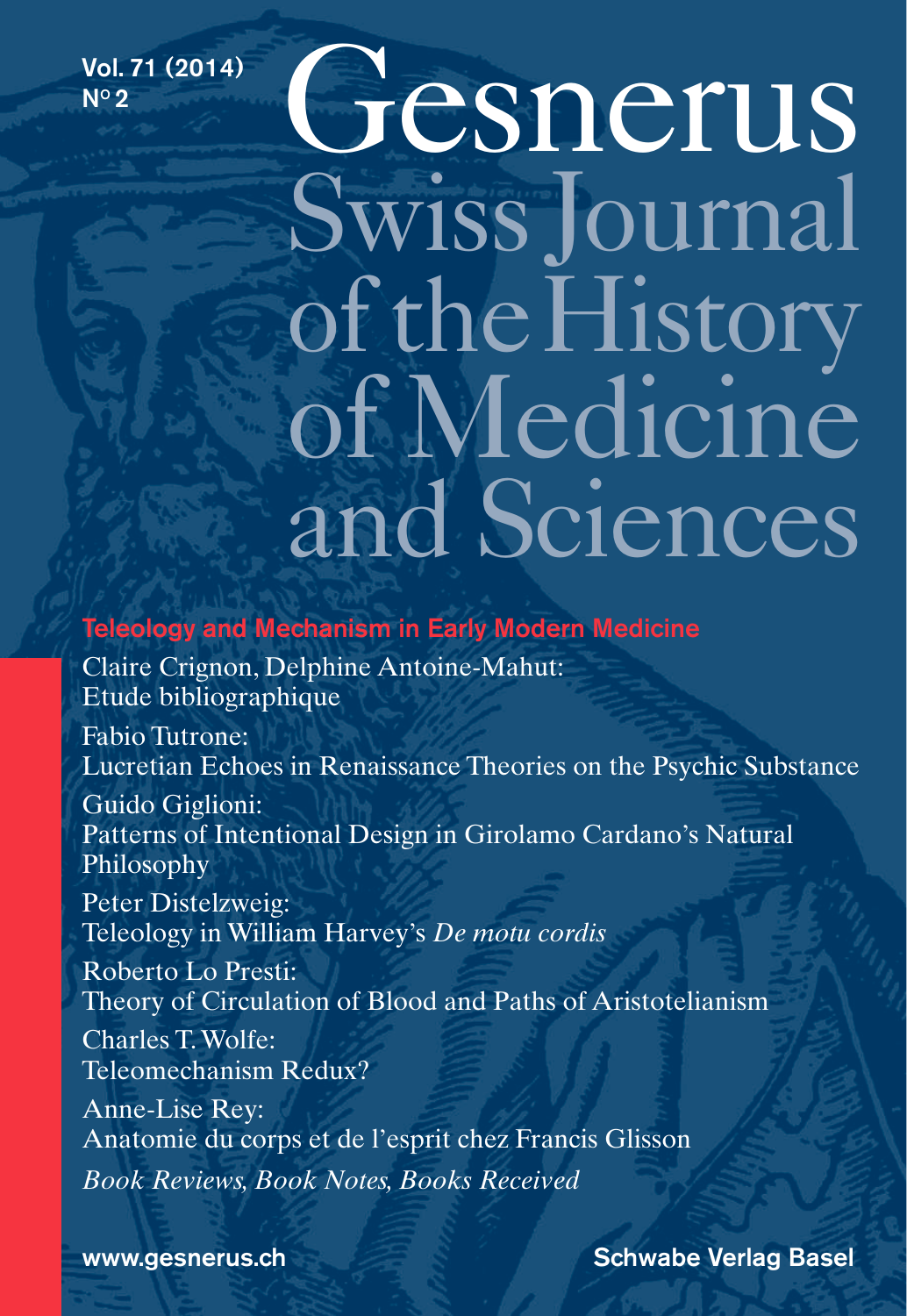Gesnerus 71/2 (2014) 290–307

## Gesnerus 71/2 (2014)<br>
Seventhe Contract on the Contract of Life in Early Modern Nate<br>
Teleomechanism Redux? Functional Physiology<br>
and Hybrid Models of Life in Early Modern Nate<br>
Charles T. Wolfe and Hybrid Models of Life in Early Modern Natural Philosophy\*

Charles T.Wolfe

## **Summary**

The distinction between 'mechanical' and 'teleological' has been familiar since Kant; between a fully mechanistic, quantitative science of Nature and a teleological, qualitative approach to living beings, namely 'organisms' understood as purposive or at least functional entities. The beauty of this distinction is that it apparently makes intuitive sense *and* maps onto historico-conceptual constellations in the life sciences, regarding the status of the body versus that of the machine. I argue that the mechanism-teleology distinction is imprecise and flawed using examples including the 'functional' features present even in Cartesian physiology,the Oxford Physiologists' work on circulation and respiration, the fact that the model of the 'body-machine' is not a mechanistic reduction of organismic properties to basic physical properties but is focused on the *uniqueness* of organic life; and the concept of'animal economy' in vitalist medicine, which I present as a 'teleomechanistic' concept of organism (borrowing a term of Lenoir's which he applied to nineteenth-century embryology) – neither mechanical nor teleological.

*Keywords:Teleomechanism, mechanism, teleology, vitalism, physiology*

Charles T.Wolfe, Department of Philosophy and Moral Sciences, Sarton Centre for History of Science, Ghent University, Blandijnberg 2, B-9000 Ghent (charles.wolfe@ugent.be)

<sup>\*</sup> Earlier versions of this paper were presented at theWorkshop on Early Modern Medicine and Natural Philosophy, Center for Philosophy of Science, University of Pittsburgh (May 2011); the seminar on Research Methods in History and Philosophy of Science, Ghent University (October 2011);the workshop on Life Sciences and Philosophy in the late 18th century,IHPST, Paris (January 2012) and HSS, Philadelphia (July 2012). Thanks in particular to Peter Distelzweig, Benny Goldberg, Philippe Huneman and Alan Salter for comments and for sharing their work.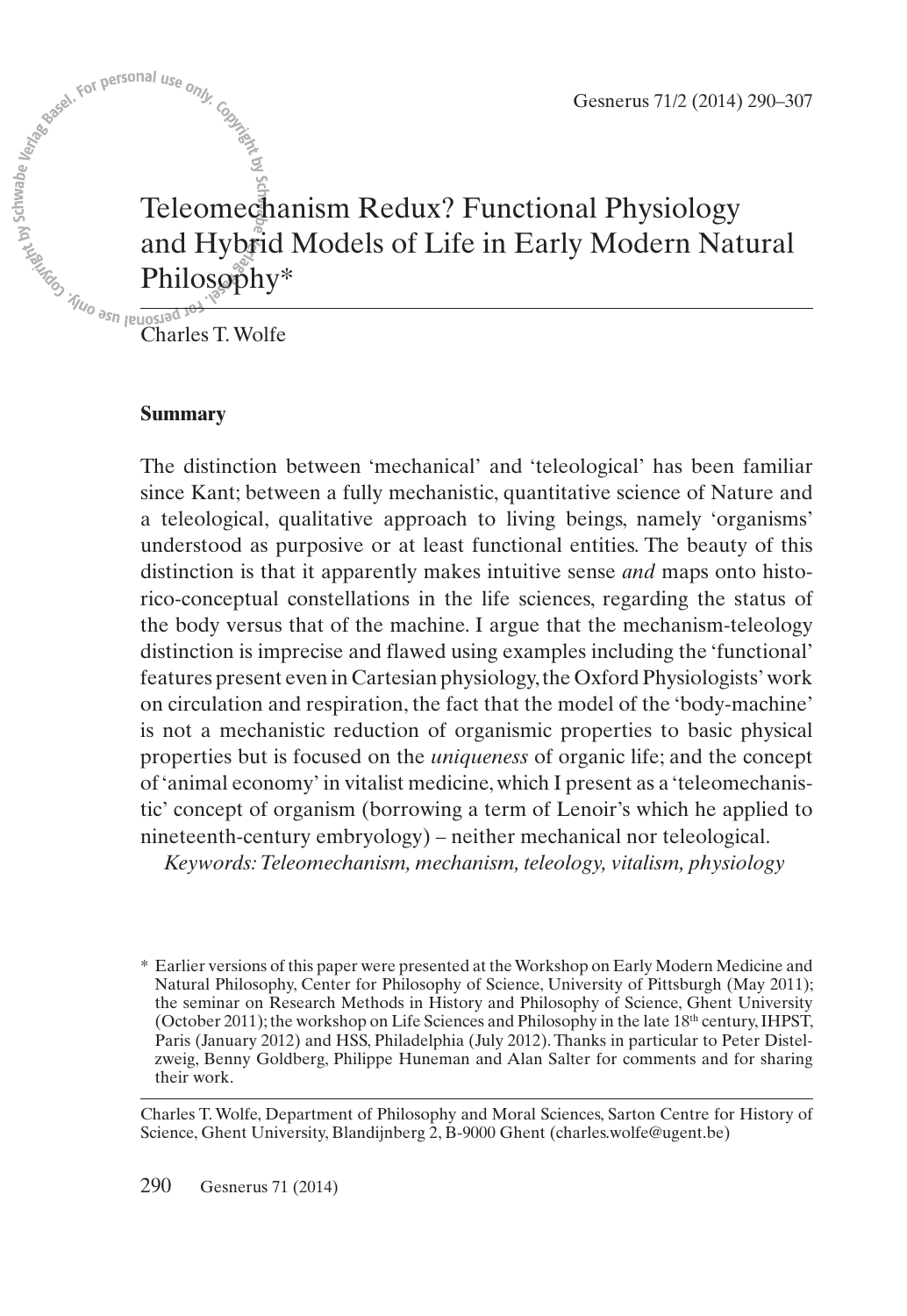Experienting the **The problem of early modern teleomechanism**<br>
We have been accustomed at least since Kant at the history of philosophy to distinguish between<br>
"teleological"; between a fully mechanistic, que exemplified b We have been accustomed at least since Kant and the ensuing consensus in the history of philosophy to distinguish between the 'mechanical' and the 'teleological'; between a fully mechanistic, quantitative science of Nature exemplified by Newton (or Galileo, or Descartes) and a teleological, qualitative approach to living beings ultimately expressed in the concept of 'organism' – a purposive entity, or at least an entity possessed of inherent  $\mathcal{F}_{\text{top}}$  organism  $-\frac{1}{2}$  properties. The beauty of this distinction is that it seems to make intuitive sense *and* to map onto historical and conceptual constellations in medicine, physiology and the related natural-philosophical discussions on the status of the body versus that of the machine. From von Wright to Nagel (with Polanyi as a mirror image, presenting as negative what others present as positive) mechanistic versus teleological explanations are always presented as crucial, including as regards the scientific understanding of life. 1

> I argue that the distinction between mechanism and teleology is imprecise and flawed, on the basis of a series of cumulative examples: (i) the presence of 'functional' or 'purposive' features even in Cartesian physiology; (ii) the usage both therein and in the 'Oxford physiologists' of notions such as the 'office' (*officium*) of particular organs; (iii) the fact that the model of the 'body-machine', as in La Mettrie, is not at all a mechanistic reduction of organismic properties to basic physical properties but on the contrary a way of *emphasizing* the uniqueness of organic life; and (iv) the concept of'animal economy' in vitalist medical theory, which I present as a 'teleo-mechanistic' concept of organism (borrowing a term of Timothy Lenoir's which he used to discuss nineteenth-century embryology) – neither mechanical nor teleological.

> Again, the distinction between teleological models and explanations, and mechanistic models and explanations of living beings is familiar and apparently historically robust. But scholars have often maintained that the distinction is of little use in making sense of historical texts – and yet, early modern natural philosophy is consistently presented as the heyday of mechanism (even if some writers have moved away from a monolithic, somewhat ahistorical conception of mechanism towards a more pluralistic conception). 2 Contrary to this narrative of triumphant mechanical purism, scholars such as Gaukroger, Osler, and Lennox have noted either the irreducibility of teleological analyses in representative early modern natural philosophers

1 Wright 1971, 2; Polanyi 1969, 157.

<sup>2</sup> Contrast Dijksterhuis 1963 with, e.g., Gabbey 1993, Des Chene 2005 and Keller 2010.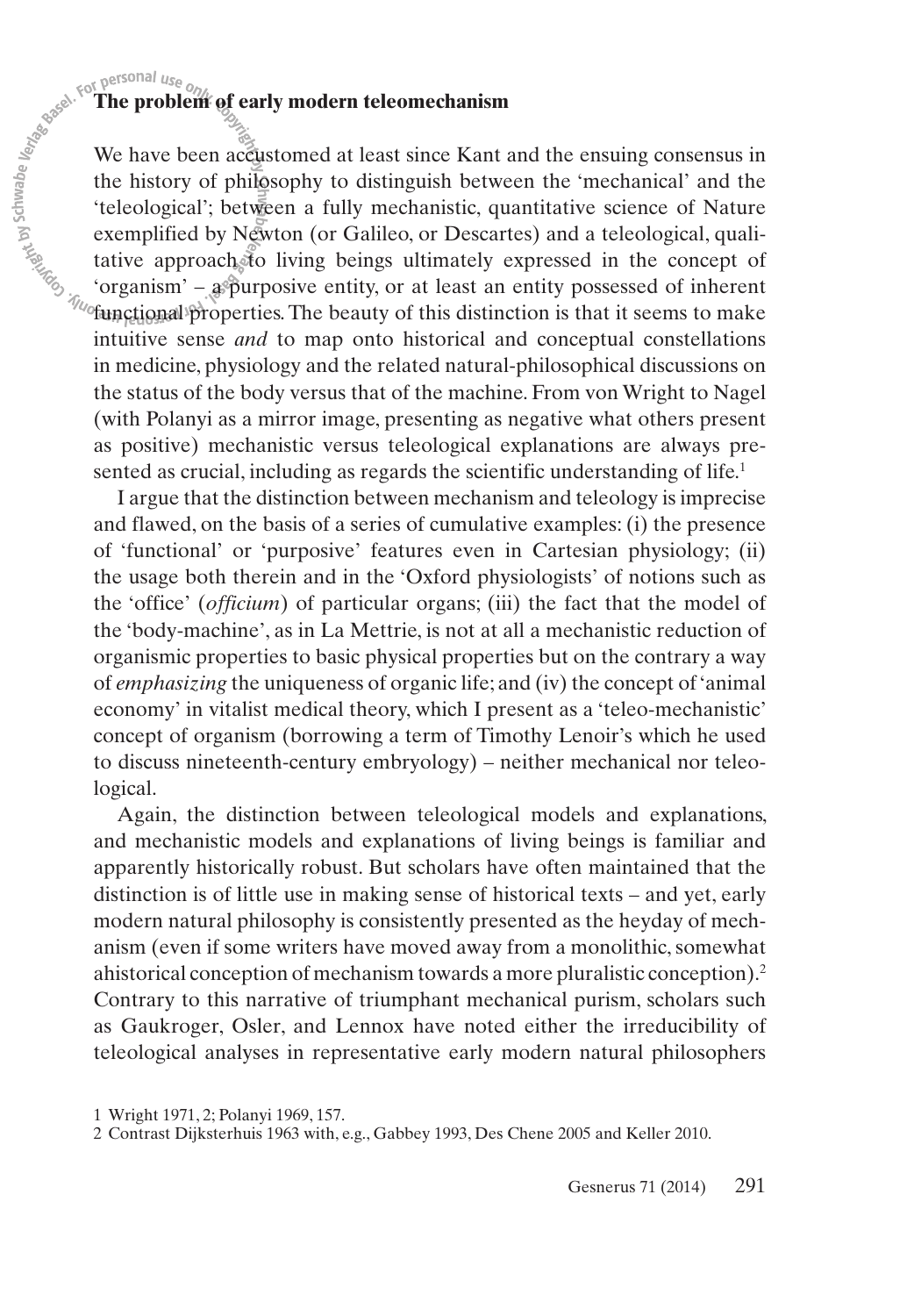(e.g. Boyle, Gassendi) or a more discreet presence of functional explanatory concepts in self-proclaimed mechanists such as Descartes.

A different way of challenging the clarity or exactness of the traditional distinction emerges when we consider that early modern automata were indeed *models of Life* – that is, not attempts to deny or eliminate the specificity of Life and its inherent functional properties but rather to model it! Referring to eighteenth-century automata such as Vaucanson's duck, I have noted elsewhere, as has Jessica Riskin, that such constructions were not intended so much to 'demystify' or'reduce' living entities to a set of neutral, inert mechanisms, as to assert the irreducibility of both: "The defecating Duck and its companions commanded such attention, at such a moment, because they dramatized two contradictory claims at once: that living creatures were essentially machines and that living creatures were the antithesis of machines."3

And, moving onto early nineteenth-century German biology, Timothy Lenoir proposed the influential category of 'teleomechanism' to explain attempts by embryologists like Blumenbach to overcome what Kant had posited as an insurmountable disjunct, between mechanical and teleological principles (some of this met with Kant's approval, leading to a separate problem of the extent to which this episode in early nineteenth-century biology can be said to be Kantian or not). The general Kantian idea which Lenoir calls teleomechanism is that, unlike in the rest of natural science where mechanical explanations must be pursued as far as possible, in the organic realm, purposive organization has to be assumed as given. <sup>4</sup> A teleomechanist research program was explicitly present in early nineteenth-century German life science in fields such as physiology, systematic zoology and later embryology, with the idea of the *Bauplan*.

Here I take Lenoir's term 'teleomechanism' more generally as a 'marker' for a distinctive conceptual trait in early modern natural philosophy's attempts to respond to the challenge of explaining living, organic entities. In previous work I have focused either on the 'mechanism-friendly' dimensions of Enlightenment vitalism, or conversely, on the complexity and diversity of'mechanism' faced with the challenge of explaining living beings.Ishall

<sup>3</sup> Riskin 2003,610,612;on mechanisms and automata asresponsesto the challenge of explaining Life see Wolfe 2012a.

<sup>4</sup> Lenoir 1982, 30, 113 (he then suggests further subdistinctions, notably, Kant and Blumenbach versus Kielmeyer, von Baer et al.: the latter group allows for teleological principles to play a causal role in mechanistic science; Lenoir 1982, 126).The extent to which Kant could actually have accepted Blumenbach's vision of teleological principles as *real* causes of order in organisms – not merely as *regulative* (or as we might say, heuristic) principles – has been questioned by Richards 2000 and Zammito 2012,who thus challenge Lenoir's account(see also Huneman 2006).This does not affect the concept of teleomechanism as I am borrowing it from Lenoir.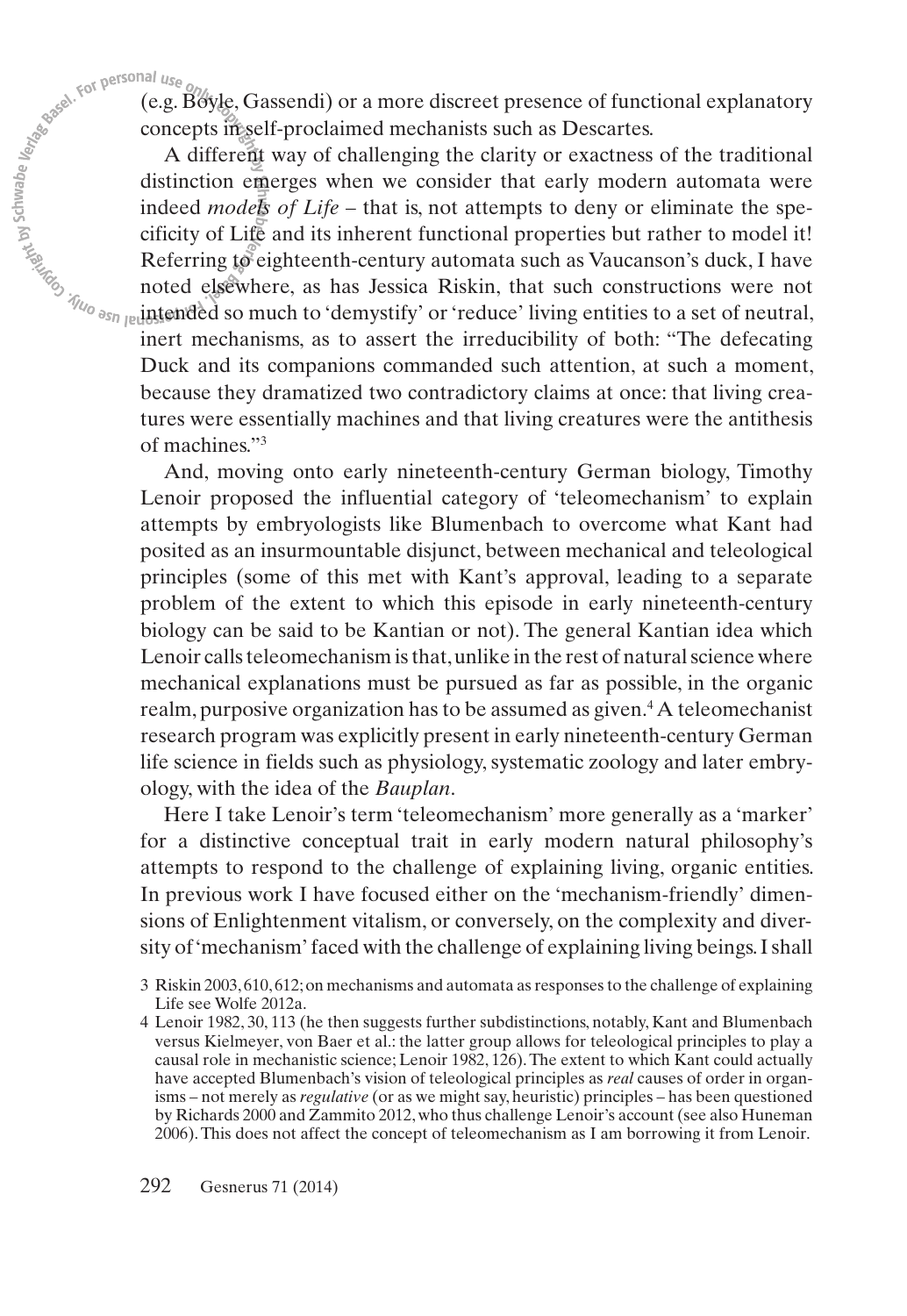suggest teleomechanism as an indicator of the conceptual space that both lies between and unifies these two other approaches.

I first present a schematic overview of the early modern naturalphilosophical landscape, as regards mechanistic and teleological models of Life and their increasing complexification, from Descartes and Harvey, onto Fontenelle and Leibniz.It is not exhaustive,asI do not try and catalogue what every major figure said about mechanism (witness the absence of Locke and Hobbes), nor what every such figure said for or against final causes (witness the absence<sup>3</sup> of Bacon or Spinoza), but rather focus on the attempts to combine the two in the conceptualising of living beings. Nor do I immediately propose working definitions of mechanism and teleology prior to the examination of specific cases, as none would fit all of my examples. In the next section I turn to the interplay between vitalist and materialist models of Life in the 18th century as displaying a well-articulated series of teleomechanist conceptions, before concluding.

### **Hybridizing mechanism – or, the hybridity of mechanism**

Iatromechanism is generally taken to be a kind of 'Galileanism of life': an attempt to quantitatively inscribe physiological phenomena within a Galilean mechanistic scheme; but in fact, the various, apparently pure statements of iatromechanism mask a more complex (and concrete) reality on the ground, where functional dimensions are never wholly absent from physiological explanations – even Descartes will speak of the "office" of the liver. <sup>5</sup> Teleological language is present in the *Discourse on Method* itself (part V):

Then, too, we know from this that the true function *(usage)* of respiration is to bring enough fresh air into the lungs to cause the blood entering there from the right-hand cavity of the heart, where it has been rarefied and almost changed into vapors, to thicken into blood again before returning to the left-hand cavity. 6

Thus it makes sense that even Descartes himself is increasingly seen as having a more complex physiology than what we would expect from the classic opposition between 'mechanism' and 'teleology'.The neat conceptual clarity of this opposition does not match up with the historical and experimental context well at all. As Gaukroger has observed, Cartesian mechanistic physiology, far from denying the existence of goal-directed processes, is in fact replete with functional language, e.g. when discussing the circulation of

6 AT VI, 53; CSM 1985, 138.

<sup>5</sup> Descartes to Elisabeth, May 1646, AT IV, 407.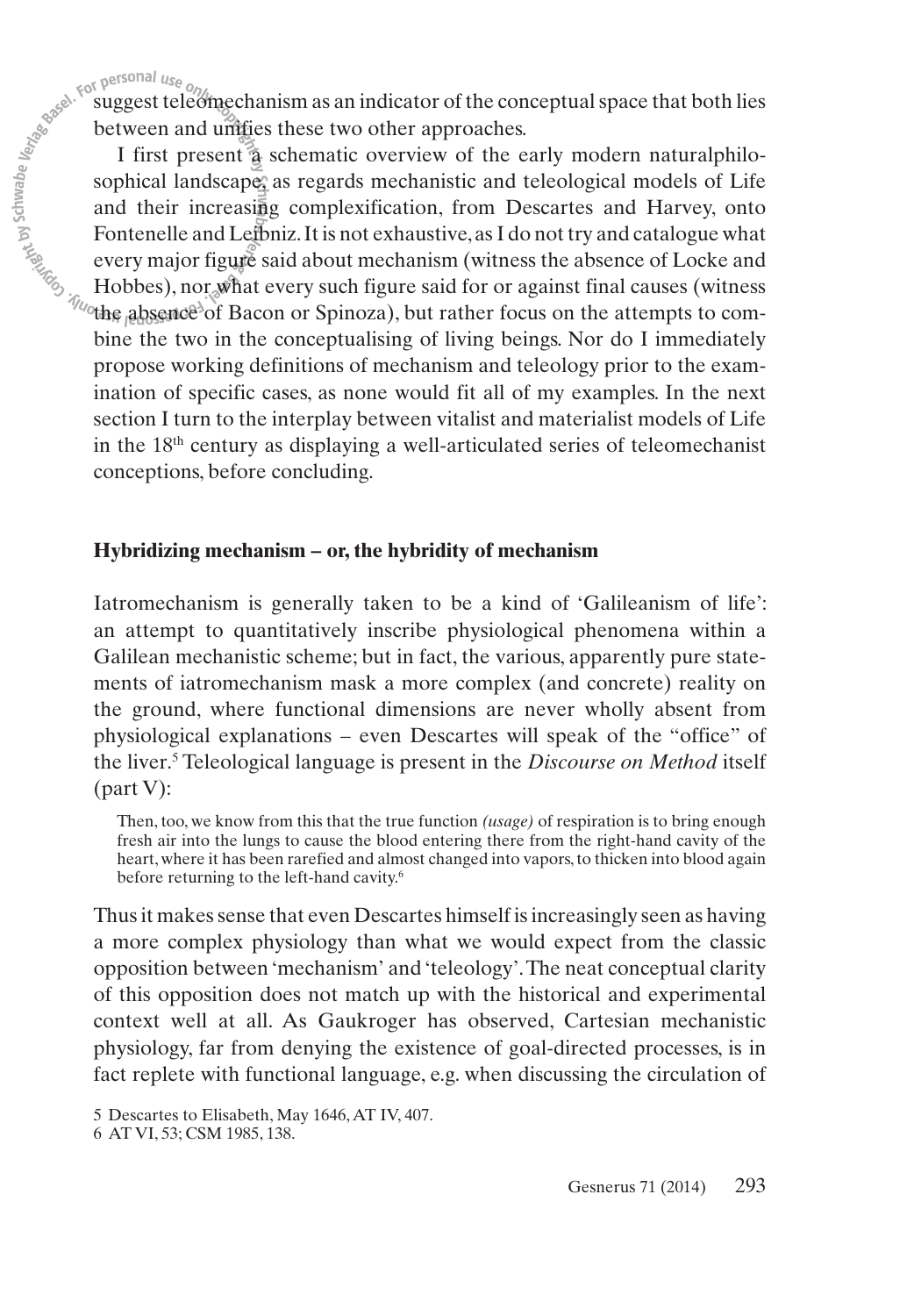blood and the motion of heart; the Cartesian point is not that bodies actually are machines (an eliminativist view, as Gaukroger puts it) but rather that the structure and behaviour of bodies are to be explained in the same way that we explain the structure and behaviour of machines (a reductionist view).<sup>7</sup> And this 'reductionist' view is compatible with a variety of teleomechanical hybrids as I describe below.

Descartes thus also seems less far removed from someone we think of as more of an 'iatrochemist', the neuroanatomist Thomas Willis, who frequently uses terms like 'office', including several times in the Preface to his classic *De cerebri anatome* (1664): "Therefore thenceforward I betook my self wholly to the study of Anatomy: and as I did chiefly inquire into the *offices and uses* of the Brain and its nervous Appendix [i.e. the spinal cord]."8 When he describes his professorship ("the Province, which I hold in this Academy"), Willis explains that it required him to discuss "the *Offices of the Senses*, both external and also internal, and of the Faculties and Affections of the Soul, as also of the Organs and various provisions of all these […]."

William Harvey, too, speaks in his discussion of generation of "the uterus of the hen and its office […],"9 unsurprisingly for someone who explicitly uses teleological language, however much Descartes promoted him in the *Discours de la méthode* to a key plank in his mechanism (a significant chunk of part 5 features Harvey, who Descartes refers to as "an English physician"; Harvey is praised for the discovery of circulation and is described, in the French version, as "the first to break the ice", but Descartes disagrees as to the functioning of the heart,viewing it as a more passive organ which receives a good deal of its 'activity' from the heat of the blood). <sup>10</sup> Some scholarship has focused on who is the more consistent mechanist in this respect, but in any case Descartes' mechanistic appropriation of Harvey's discovery – together with the more extended discussion by Dutch physicians – had a lasting impact, being repeated as an assessment (and interpretation) in the 18th century, e.g. in the article "Méchaniciens (Médecine)" in the *Encyclopédie*, and in a classic paper by T.H. Huxley on the history – and fortune – of mechanistic conceptions in biology, in the later  $19<sup>th</sup>$  century.<sup>11</sup>

<sup>7</sup> Gaukroger 2000. Osler tends to rely on the older view that if final causes were still present in Descartes despite his stated intention to ban them from physics, this was a sign of "unexpunged Scholastic"elements(Osler 2001,155–156);recent work on the'embodied Descartes' offers a different view. From Descartes onto Boerhaave and later Haller, the interplay between mechanistic and teleological notions is more explicit still.

<sup>8</sup> Willis 1681, 53f.;Willis 1664, sig. a2r; emphasis mine.

<sup>9</sup> Harvey 1651/1981, ex. XIII, 83.

<sup>10</sup> Descartes also mentions Harvey in the *Passions de l'âme* and *Description du corps humain*.

<sup>11</sup> Huxley 1874.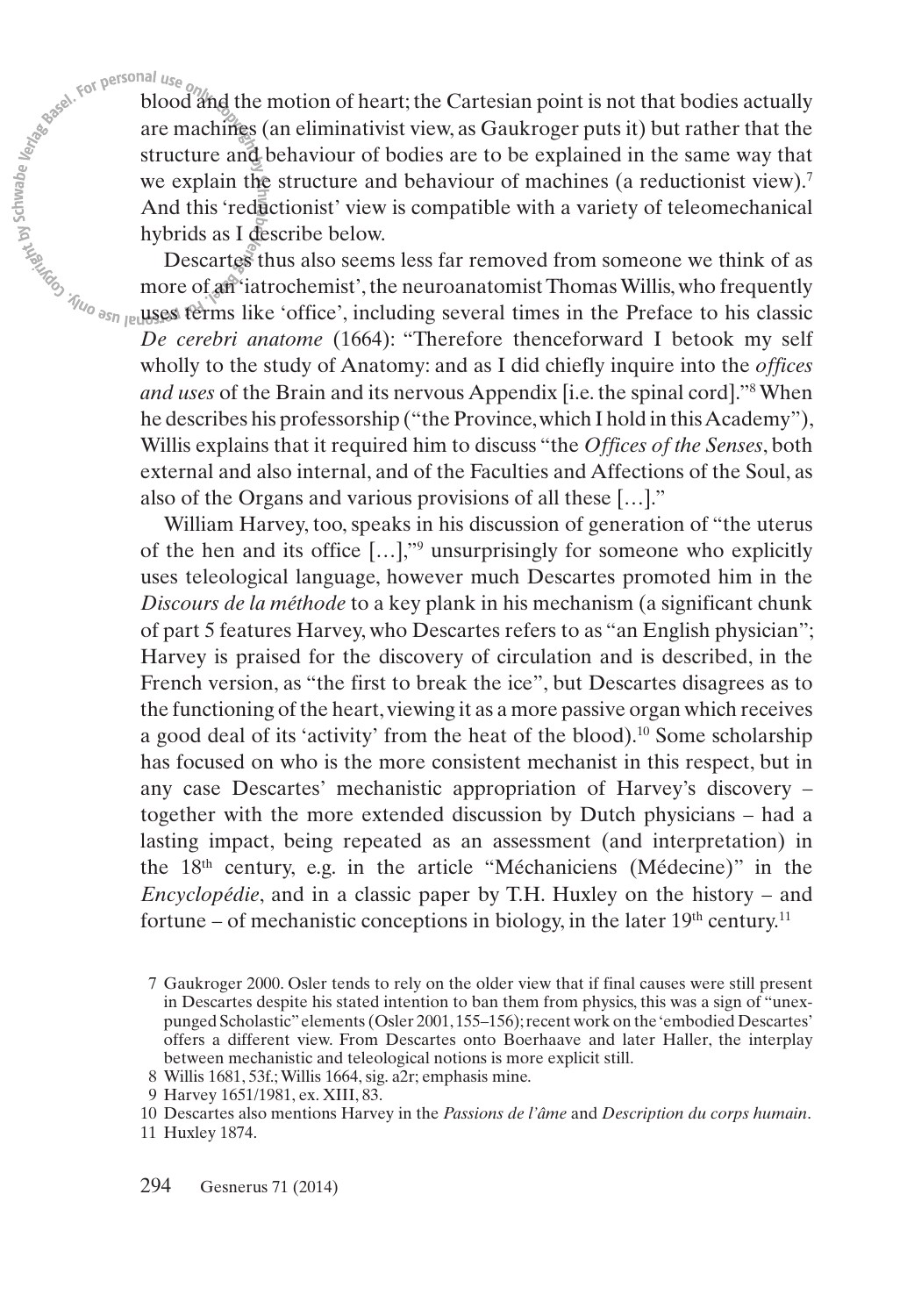Harvey's analysis of the action of the heart in a wide range of organisms implied that he could identify a range of structurally dissimilar entities – there is no structural similarity between the shrimp's heart and that of the chicken – which were recognized as'hearts' principally by their performance of a common function. But this does not make Harvey some kind of residual Ancient, however much he says Aristotle is his "leader" (*dux*)<sup>12</sup>; his teleology, whether it is post facto or intrinsic, is also inherently modern. To be sure, Harvey is not just a partisan of 'weak teleology' in the sense in which some writers have sought to reconstruct Aristotle as a contemporary functionalist in the philosophy of mind, <sup>13</sup> he is someone who thinks that 'ends' matter in a stronger sense. <sup>14</sup> Yet at the same time,final cause in Harvey's eyes plays only a weak role in discovery. It may be suggestive to lines of inquiry but only when, for the most part, it can draw on evidence such as description from observation or experiment to suggest or demonstrate the action of a part or process. In a letter to Caspar Hoffman, an opponent of the idea of circulation, in May 1636, he wrote:

I merely assert that the movement of the blood from the heart through the arteries into the whole body, and likewise from the body through the veins back to the heart, is carried on continuously and without interruption […]. But […] about the causes of this movement and circulation, particularly about its final cause, I have never spoken but have omitted it altogether, deliberately […] you […] complain that I am a poor Anatomist and a poor Analytical Philosopher, because I try to investigate the phenomenon itself without having established the wherefore […] I add to the phenomenon nothing but the general account of it, […] no physiological speculation, no cause over and above, nor [do I] speculate for what reason Nature should give this movement to the blood by means of the beating of the Heart. 15

- 12 In the Preface to *De Generatione Animalium* Harvey calls Aristotle his general (*dux*) and Fabricius his guide (*praemonstrator*): Harvey 1651/1981, 20.
- 13 Nussbaum/Putnam 1992.
- 14 He uses Aristotle's language of "for the sake of" (in Latin, *cuius gratia*) rather than "final cause". I am grateful for the helpful and interesting discussions on Harvey and teleology I have had with Peter Distelzweig, Benny Goldberg and James Lennox.I have also benefited greatly from Distelzweig 2011, Goldberg 2011 and Salter 2010.
- 15 Harvey, "To Caspar Hoffman", Appendix One in Whitteridge 1971. Granted, it is not self evident that the centrality of teleology in Harvey should be decided (or not) on the basis of the role it plays in discovery. Yet, thinking e.g. of Boyle, one would expect a self-conscious 'teleologist' in natural philosophy to make active use of the concept as a way of indeed producing discoveries in nature (thus Aristotle on teeth growth, or Darwin's correspondent Asa Gray on the vertebrate eye). Peter Distelzweig has very carefully analysed Harvey's *Prelectiones anatomiae* (his Lumleian Lectures) in support of a teleological reading, and pointsto the presence of functional vocabulary – *usus* and *actiones* – in the very firstsentence: "Anatomia est facultas quae occulari inspectione et sectione partium usus et actiones" ("Anatomy is the faculty of knowing the actions and uses of the parts by employing visual inspection and dissection," Harvey 1964, 4).I agree that this is functional vocabulary, but do not find that it justifies the reading of Harvey as a teleologist in a stronger sense. However, my only concern here in this paper is to note the presence of an 'emergent teleomechanism' in Harvey,not to come to a stand on the (in my view irresolvable) question of whether Harvey is a teleologist or not.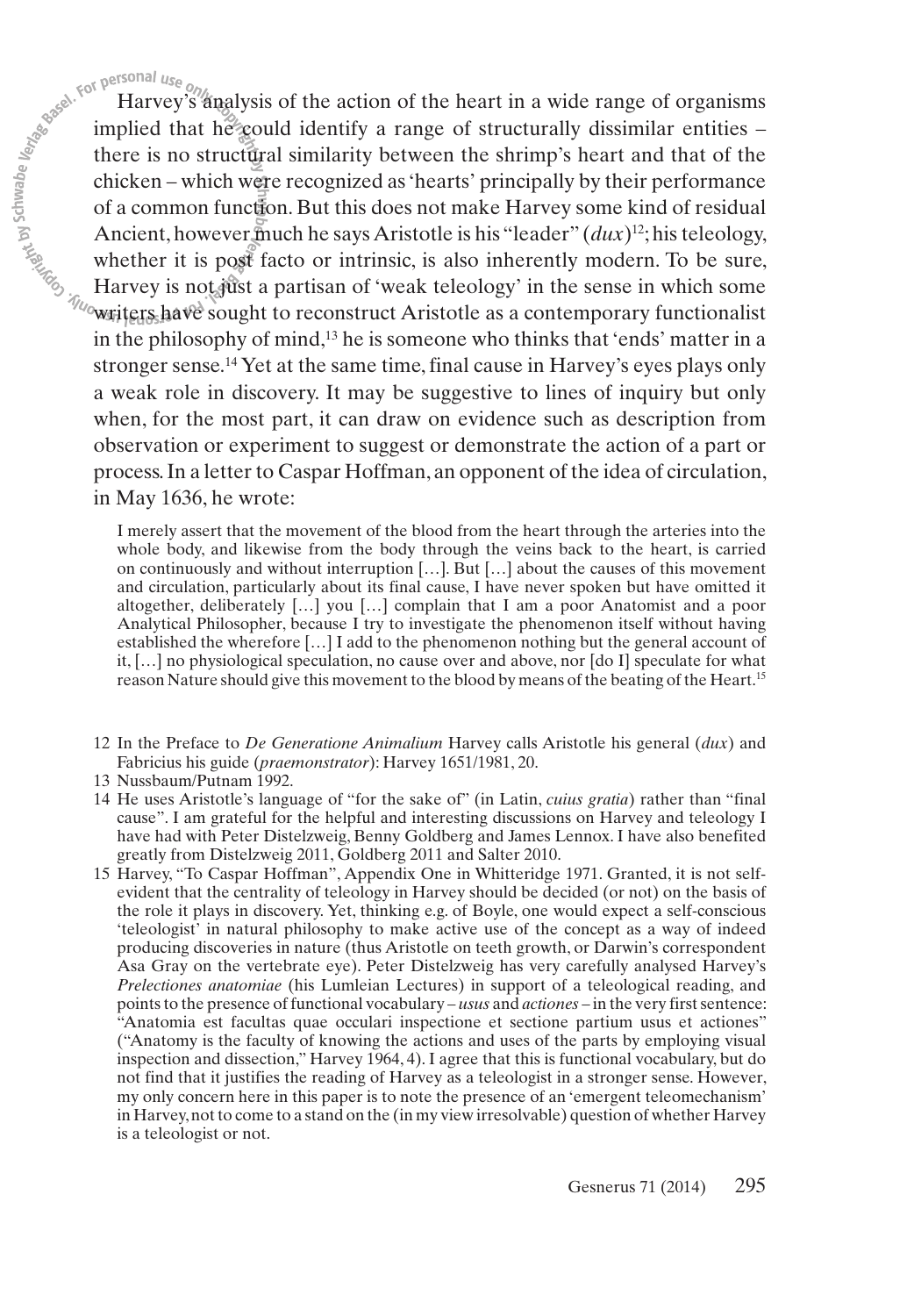The 'what is it for?' approach is a legitimate tool of inquiry but so too are analogy or comparative anatomy, neither of which play any necessary or formal role in inquiry for Harvey (although analogical relations between parts of different animals, such as shrimp and chicken hearts as mentioned above, are important).François Duchesneau has described Harvey's method in *De motu cordis* as an "analytic teleology", <sup>16</sup> i.e., a *post facto* reconstruction of a teleology that is meant to explain the role of each organ – thus a species of *explanatory* (rather than metaphysical) *teleology*.

We thus need to distinguish between a 'teleomechanist' type of complex description or 'systems' description ('structuro-functional' explanation in Wolfe/Terada 2008), and an outright *teleological explanation*. It does seem that Harvey rejects, or is cautious with respect to the latter (except in *De generatione* where he – like many an observer of generation – is more willing to entertain teleological hypotheses). He lets himself be *appropriated* in this direction, which is not the same thing as incorporating such concepts in his own explanatory scheme; the *locus classicus* of such appropriation is a famous comment of Robert Boyle's:

When I asked our famous Harvey [...] what were the things that induced him to think of a circulation of the Blood He answered me, that when he took notice that the valves in the veins of so many several parts of the body, were so placed that they gave free passage to the blood towards the heart, but opposed the passage of the venal blood the contrary way: he was invited to imagine, that so provident a cause as nature had not plac'd so many valves *without design.* 17

Notice that Boyle is not just trumpeting design and summoning Harvey in service of this project; he is emphasizing that the notion of design *actively helped Harvey* in his experimental work.While my intention is not to simply call for a reevaluation of the importance of teleology in early modern science, <sup>18</sup> just as I did not want to centrally focus on the reevaluation of the complexities of mechanism, it seems unavoidable to call attention to its central presence in Boyle – undoubtedly the best-known teleologist in early modern science; he would have preferred to be called a friend of final causes – and his peers.

Boyle stresses the 'utility' of final causes in natural-philosophical expla nations (it is possible for someone to say all of this beautiful handiwork – vertebrate eyes, finches' beaks, lungs and teeth and so on – is the sign of a Designer) while also noting that all scientific explanations must rely on efficient causes. Thus in the *Christian Virtuoso*, he acknowledges that, "To be

<sup>16</sup> Duchesneau 1998, conclusion.

<sup>17</sup> Boyle 1772/1968,V, 427; see discussion in Bylebyl 1982.

<sup>18</sup> See Osler 2001, Lennox 1983 for a historical corrective and Fuchs 2001, Sloan 2007 for more normative statements of the importance of teleology.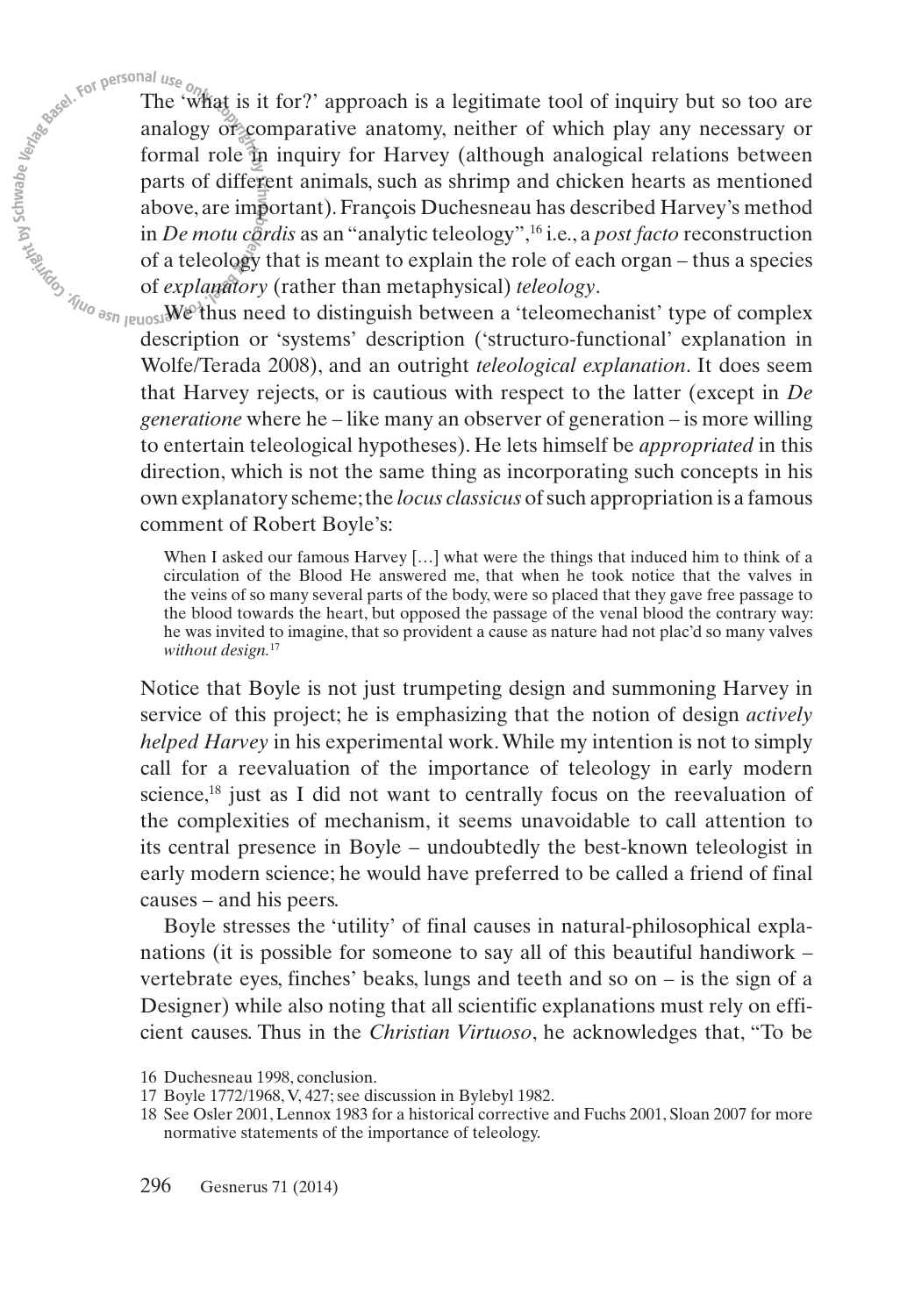told that an eye is the organ of sight, and that this is performed by that faculty of the mind which from its function is called visive,will give a man but a sorry account of the instruments and manner of vision itself, or of the knowledge of that Optificer,who, as the Scripture speaks,'formed the eye'". <sup>19</sup> And in the *Disquisition*: "the naturalist should not suffer the search, or the discovery of a Final Cause of Nature's works, to make him under-value or neglect the studious indagation [investigation] of their efficient causes."20 But there is no deliberate hybridization of two models here; rather, there is the insistence that mechanism and design go well together, which is not teleomechanism.

Harvey's caution compared to Boyle's appropriation of him does not make him, mutatis mutandis, a perfect specimen of teleomechanism as something 'emergent' here; but it means we need to be discerning when attributing 'teleological' viewsto these figures.AsAlan Salter has noted,forty years after the publication of *De Motu Cordis*, when the physician Richard Lower, a onetime Oxford colleague of Harvey's, sought to extend the Harveyan project on circulation, Lower made very much this sort of distinction. For instance, in Chapter 1 of his *Tractatus de Corde,* we read that

I must preface my account of [the movement of the blood] by some remarks on the Position and Structure of the heart. When these have been duly considered and collated, it will be easier to grasp how carefully both its Fabric and Position are adapted for movement, and how fittingly everything is arranged for the distribution of the blood to the organs of the body as a whole. 22

The two steps Lower recommends – ascertain position and structure, then 'grasp' fabric, position, and 'fittingness' – match up with the distinction I suggested above, between a teleomechanistic explanation understood as employing a weaker, explanatory teleology and an outright teleological explanation in the stronger, ontological sense (e.g. design in Boyle and 'fittingness' in Lower).

Harvey seems both to employ the former kind – explanatory, analytic or heuristic – of teleological explanation, while, e.g.Lower stands for something closer to Galenic, 'actual' or 'directed' teleology. <sup>22</sup> Yet Harvey often tries to be agnostic here, and does not seem overly keen to be viewed as a 'modern' protagonist of the New Science: rather than proclaiming his 'modernity' like

- 19 Boyle 1772/1965,V, 516.
- 20 Boyle 1772/1965,V, 411.
- 21 Lower 1669/1932, 2.Thanks to Alan Salter for this.
- 22 Von Staden suggests that Galen subscribes to a "genuine" teleology, not a "merely heuristic teleology" (von Staden 1997, 197); Galen often emphasizes that his predecessors failed to see that any explanation of the function of the parts must be thoroughly teleological.Following Hankinson 1989, one can say that Galen – like Plato and unlike Aristotle – follows a "directed" or "intentional" teleology.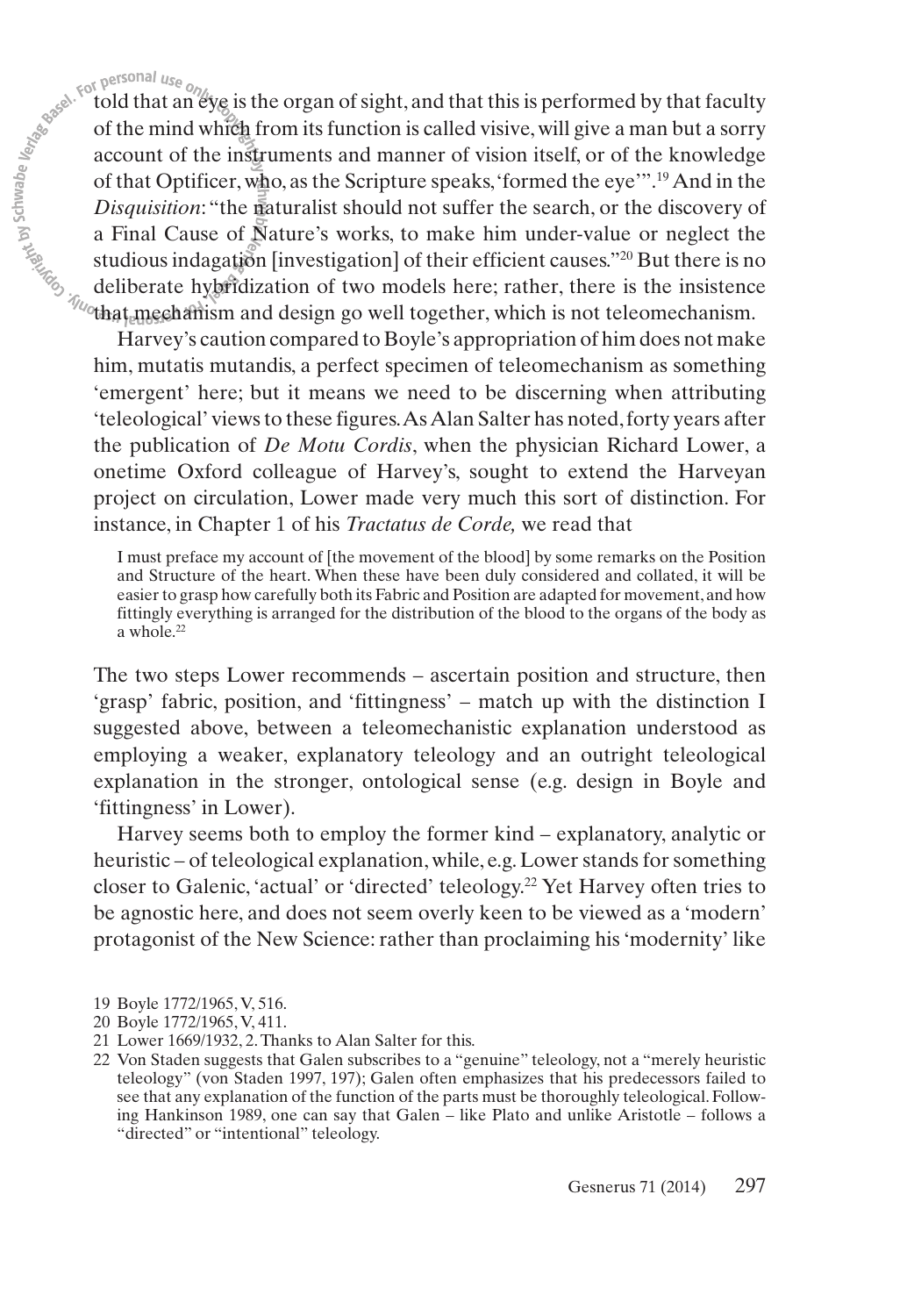Hobbes, Bacon or Descartes, he calls the neoterics "shitbreeches".<sup>23</sup> This syncretistic character of Harvey's position and the way it can be appropriated more teleologically (Boyle, Lower), mechanistically (Descartes) or in other ways, is itself an indicator of what I term the *hybridity* of teleomechanism: a synthetic capacity, which produces an entirely *immanent* explanatory model, without levels or ontological differentiations.

Indeed,even Boyle,if viewed more in the light of the mechanics of the body and less of design or rational teleology, belongs to a diverse sub-set of thinkers including Claude Perrault, Gassendi, Fontenelle and Leibniz, who seek to articulate a model of the human body that combines the best insights of the mechanical theories but also chemical theories. <sup>24</sup> Boyle refers to the human body as a "compound engine, such as mechanicians would call hydraulicpneumatical" and elaborates on this by pointing to the "spirits, vital and animal", the "little springy particles" and "things analogous to local ferments", all of which "are not to be discerned in a dead body". <sup>25</sup> But we encounter a first full-blown form of teleomechanism with Fontenelle and Leibniz.

Earlier I recalled how mechanism – Cartesian and other – is more complex than the straw man of iatromechanism.This is the case both in its'canonical forms' (from Descartes to Boyle to Boerhaave) and, less surprisingly, in its later more complex forms such as Haller's physiology. Similarly – in a kind of parallel – iatrochemical explanations such as those found in Willis and Stahl blend, if not seamlessly, quantitative and qualitative definitions of fermentation, such that one no longer knows what is a strictly particulate explanation versus one on which invokes'liquors','juices','heat' and so forth. Teleomechanism proper appears when all these models are deliberately combined. Consider for instance this elegant statement on the body from Bernard de Fontenelle in 1707,ostensibly in the context of a discussion of the pituitary gland:

The human body considered in relation to an infinite number of voluntary movements it can perform, is a prodigious assemblage of Levers pulled by Ropes.If one considers it in relation to the motion of the liquors it contains, it is another [sort of] assemblage of an infinite number of Tubes and Hydraulic Machines. Finally, if one examines it in relation to the production of these liquors, it is an infinite assemblage of Chymical Instruments or Vessels, Filters, Distillation Vats, Receptacles, Serpentines, etc. […] The greatest Chemistry apparatus of all in the human Body, the most wonderful Laboratory is in the Brain, from whence this Extract of the blood is drawn known as Spirits, the sole material motors of the entire Machine of the Body. 26

<sup>23</sup> "He [Harvey] bid me to goe to the Fountain-head, and read Aristotle, Cicero,Avicenna, and did call the Neoteriquesshitt-breeches" (JohnAubrey,*Brief Lives*, cited in French 1994, 220). 24 Azouvi 1982.

<sup>25</sup> Boyle 1772/1965,V, 422; Lennox 1983, 52.

<sup>26</sup> Fontenelle 1707/1730, 16, my translation.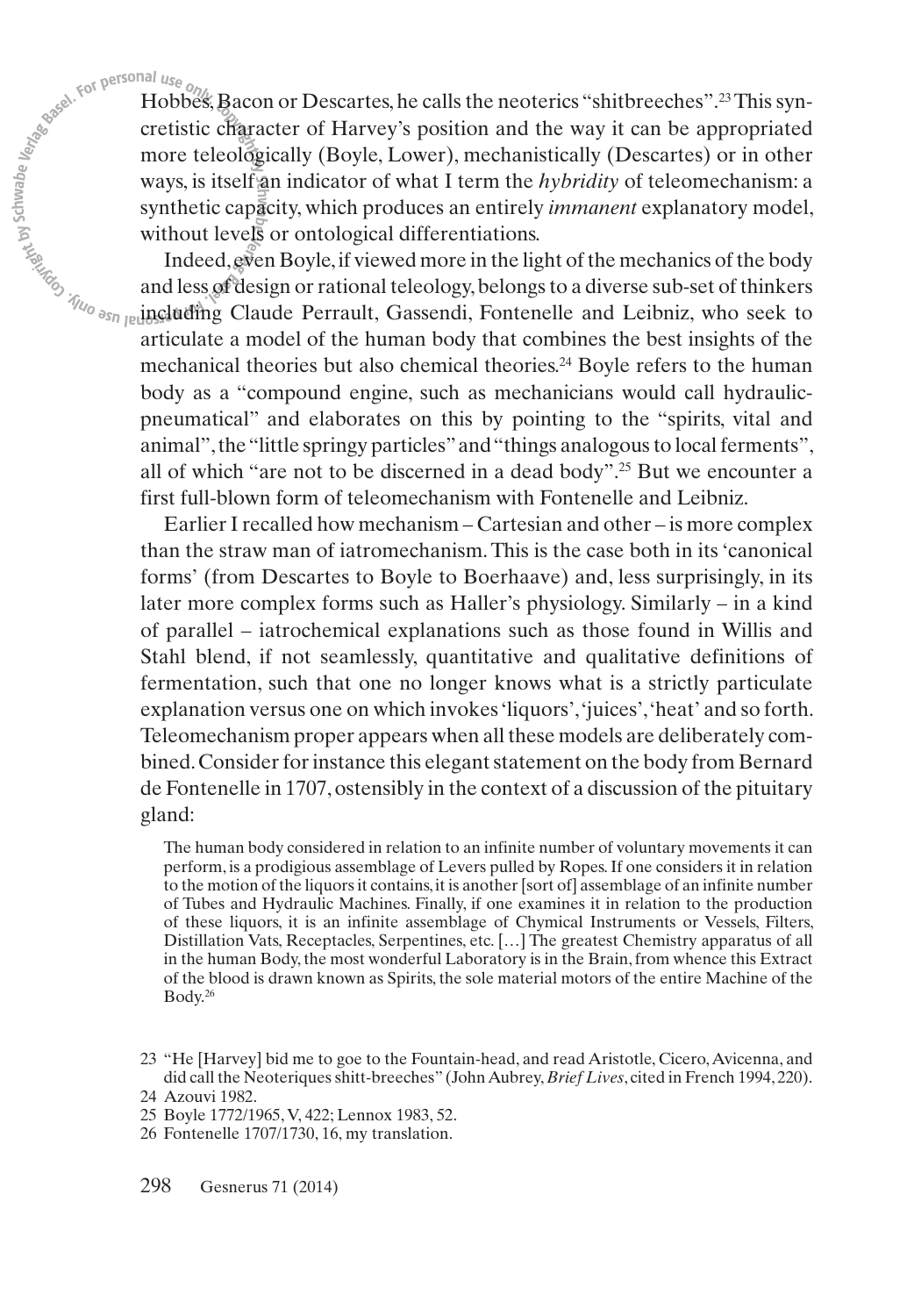$\frac{1}{2}$  is to personal use  $\frac{1}{2}$  if we take teleomechanism in this more specific sense, not just of the presence<br>of disparate elements – mechanistic and purposive, or iatromechanical and<br>iatrochemical – in a given t of disparate elements – mechanistic and purposive, or iatromechanical and iatrochemical – in a given text, but to mean a deliberate grafting together of these elements with a synthetic intent, an even more overt case would be Leibniz. Where  $\overline{B_0}$  by  $\overline{C}$  had defined the body as a hydraulico-pneumatic machine (comparable as it were to Fontenelle's hydraulico-chemical ma- $\chi$ chine), Leibniz goes one step further, presenting the body as a hydraulicopneumatico-pyrotechnic machine. <sup>27</sup> In order to explain the functions of the  $\psi_{\text{log}}$  body, Leibniz appeals to an idea of final causation, which he claims, is essential to the description of any machine:

> The human body, like the body of any animal, is a sort of machine. Any machine moreover is best defined in terms of its final cause, so that in the description of the parts it is therefore apparent in what way each of them is coordinated with the others for the intended use. $28$

Thus,like Boyle and unlike the received view of Descartes,Leibniz embraces teleological explanations of the functions of the extended body of animals and humans, due to his overall pessimism regarding the possibility of fully explaining bodily functions mechanistically: "The organism of animals is a mechanism which supposes a divine preformation. What follows upon it is purely natural and entirely mechanical."29 In both Boyle and Leibniz, the teleology at work is more metaphysically foundationalist than, notably, in Harvey or Fontenelle. But in all these cases we have seen a rough hybridity at work,manifest in diverse articulations of the mechanical and the chemical, the mechanical and the functional, and of course a myriad sorts of teleology, all of which are compatible with orsupervene upon mechanistic explanations. But the fullest teleomechanist synthesis of these trends, in a more 'immanent' vein, appears in the interplay between materialism and vitalism in the eighteenth century (particularly in the latter).

### **Vitalism as expanded mechanism**

The term 'vitalism' is still frequently used, in both the history of the life sciences and contemporary philosophy of biology to indicate something which lies outside the boundaries of respectable science, and also as a quasi-synonym of'teleology' understood as a metaphysically foundationalist invocation of final causes. Conversely, materialism is frequently defined as a

<sup>27</sup> Fichant 2003, Smith 2007.

<sup>28</sup> Leibniz, *Corpus hominis et uniuscujusque animalis Machina est quaedam*, 1680–1683, trans. J. Smith, in Smith 2007, 151.

<sup>29</sup> Leibniz, Fifth Letter to Clarke, § 115, in Clarke 1738/1978, vol. 4, 667.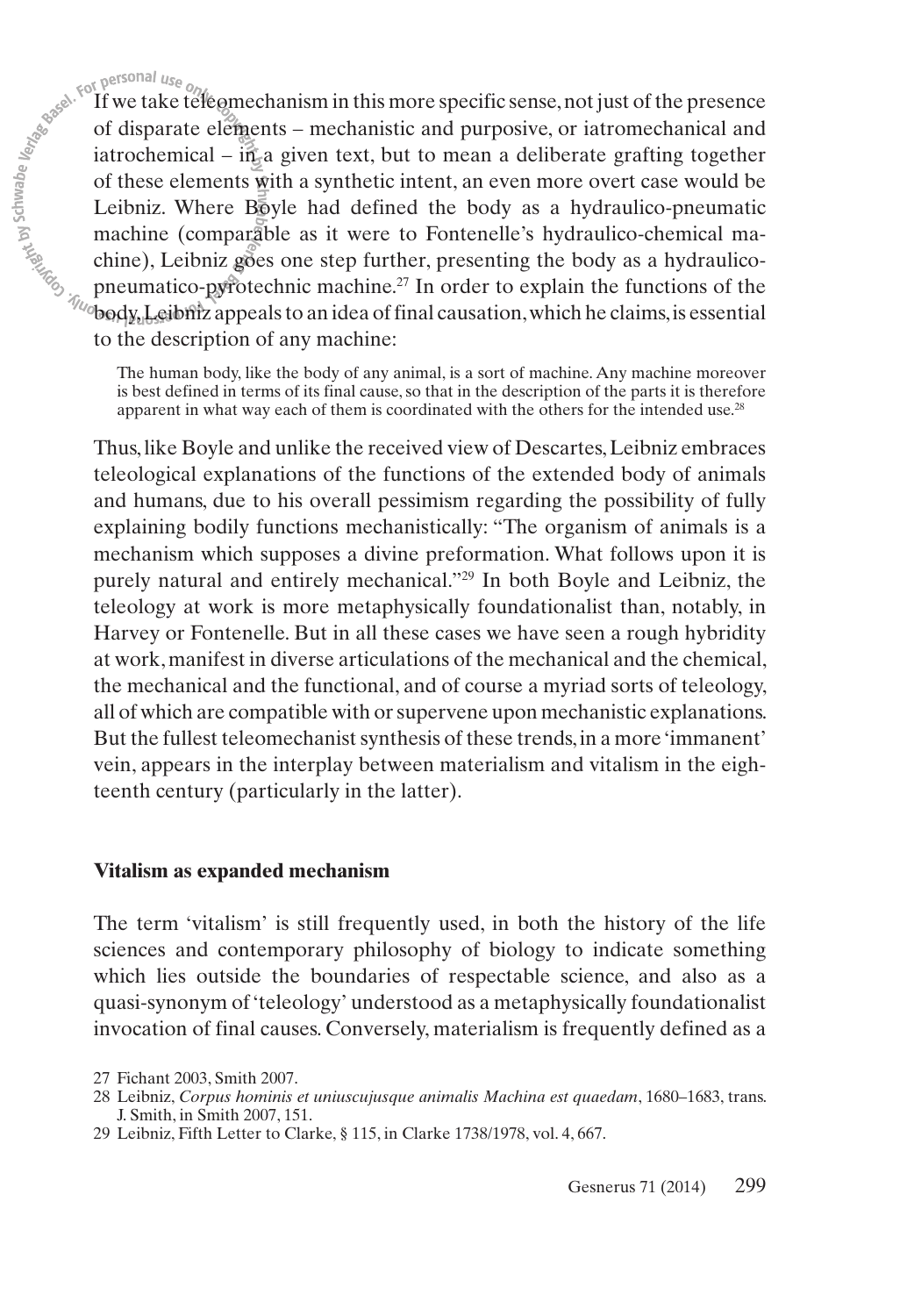direct opposite of vitalism; it is treated as a quasi-synonym of 'mechanism' (despite Descartes or Boyle's anti-materialism, and Diderot's anti-mechanism, to name some obvious cases).This is still the case in a recent entry in a major reference source, in which we are told that "materialists explain everything in terms of matter and motion; vitalists, in terms of the soul or vital force". <sup>30</sup> The various ways, historical and conceptual, medico-biological and metaphysical, in which this is a false opposition, make for an interesting story but not one that belongs here. Rather, I wish to show how both materialism and vitalism, considered now in some representative 18th-century cases, are moments of teleomechanism. I shall discuss each of these in turn.

18th-century materialism has frequently been presented as 'mechanistic'. In fact, eclecticism (or what I have called hybridity) is the norm here, and for our purposes it is noteworthy that materialists such as Julien Offray de La Mettrie (despite the set of associations that are conjured up by his most famous title, *L'Homme-Machine*) also have a highly 'embodied', not strictly mechanistic conception of the body-machine. <sup>31</sup> La Mettrie's medical materialism combines mechanistic language – indeed, the most classic mechanist metaphor, clockwork – with properties (chemical, organizational, etc.) that machines do not possess:

The body is but a clock, whose clockmaker is the new chyle. Nature's first care, when the chyle enters the blood, is to excite in it a kind of fever which the chemists, who dream only of furnaces, had to construe as fermentation. This fever produces a greater filtration of the spirits, which mechanically animate the muscles and the heart, as if they had been sent there by order of the will. 32

Indeed, for La Mettrie "Man is so complex a machine (*une Machine si composée*) that it is impossible to get a clear idea of the machine beforehand, and hence impossible to define it".<sup>33</sup> The machine here becomes an entity with an internal principle of organization, which empirically is a 'mechanico-chemical' hybrid, and conceptually is more 'structural-functional' than the classic, restrictive picture of mechanism (and as we saw, even in Descartes the reality is less restrictive than the reputation).

Diderot sometimes uses machine metaphors in writing about the body, but much more rarely than La Mettrie, and in that sense he is less of a teleomechanist, understood as someone for whom the explanation of the living body requires an integration of mechanical and teleological models.Whereas La Mettrie is indeed interested in the organic, living body as a 'basement level',something ontologically irreducible (not in the sense that he does not

<sup>30</sup> Wellmann 2003.

<sup>31</sup> Wolfe 2012b.

<sup>32</sup> La Mettrie 1987, I, 105; see Pépin 2011.

<sup>33</sup> La Mettrie 1987, I, 66–67.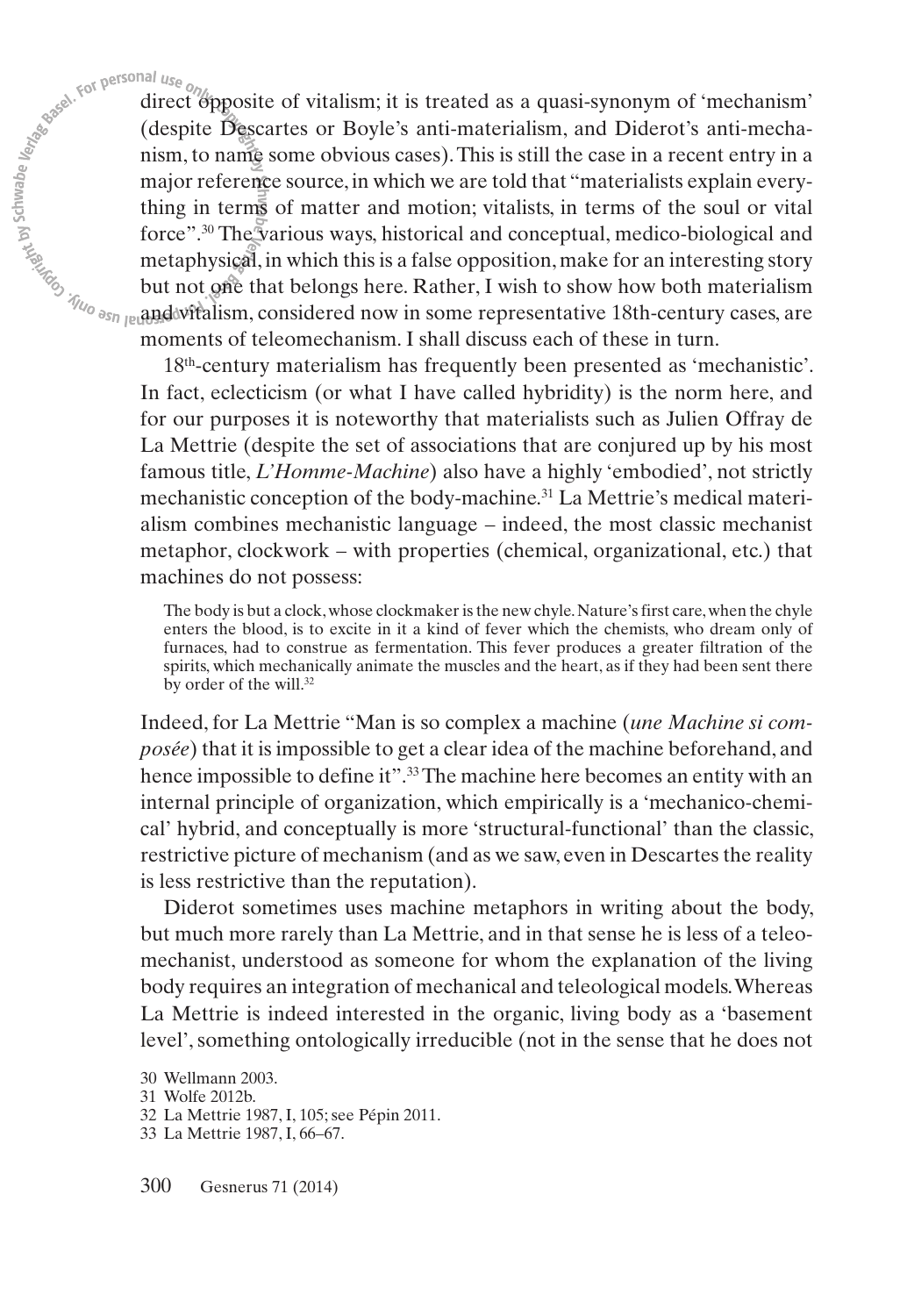Example the personal use  $\delta$  accept reductionist, componential explanation but in the sense he is not a genuine, restrictive *mechanist*); but he is interested in exploring the boundary levels in between body and machine genuine, restrictive *mechanist*); but he is interested in exploring the boundary levels in between body and machine, or machine and organism. As François Pépin has put it: "La Mettrie aime jouer avec les plus et les moins de la machine."<sup>34</sup> Diderot, in contrast, is fascinated with more complex machine metaphors for organism such as the loom and the vibrating chords of a harpsichord, to which he adds a variety of chimiatric concepts,<sup>35</sup> stressing for instance that "the human body is a system of actions and reactions". <sup>36</sup> And the is both influenced by and in interaction with the conceptual production of vitalist medicine. <sup>37</sup> What do we find if we turn to vitalism?

> The word 'vitalism' may have been first used to describe the doctrines of the Montpellier medical faculty in the 18<sup>th</sup> century.<sup>38</sup> The Montpellier vitalists overtly try and position their'doctrine' as a 'neither-nor' in between the two strongly opposite positions of mechanism and animism. Bordeu, Ménuret, Fouquet, Barthez in different ways and with different emphases, criticize mechanism – whetherItalian iatromechanism,Descartes,Boerhaave or even Haller(who is of course already something of a hybrid figure in terms of'strict mechanism') for its lack of attention, or explanatory weakness faced with the 'fact' of living, embodied agents, which require specific types of explanations. But symmetrically, they criticize the animism of G.E. Stahl for its lack of explanatory power, period, since it is a form of 'supernaturalism', in which "the life of the soul consists […] particularly in action exercised and carried out in a body, by means of a body, on and affecting bodily activities".<sup>39</sup> (This is not true of their mentor Sauvages.)

> Using perfectly teleomechanical language, Barthez says that "mechanics" is useful for determining exactly what "the advantages of the living body's organs are, in the mechanism of its intended functions". <sup>40</sup> Bordeu refers to the 'evident fact' that animal bodies are not like watches because they are self-winding, and comments that unfortunately the Stahlians took this to mean that the higher-level features of vitality (fighting off illness and maintaining stability in the body, whether its temperature, digestive system, etc.) are dependent on the soul. <sup>41</sup> Ménuret appeals in reductionist fashion to a fairly basic, indeed 'base' level of bodily dysfunction – inflammation of the

- 37 Kaitaro 1997.
- 38 Wolfe/Terada 2008.
- 39 Stahl 1859, § LII, 298.

41 Bordeu 1751, § CXXXI, 1818, vol. 1, 204.

<sup>34</sup> Pépin 2011, 266.

<sup>35</sup> Cheung 2010.

<sup>36</sup> Diderot 1975–, XVII, 337.

<sup>40</sup> Barthez 1858, 37.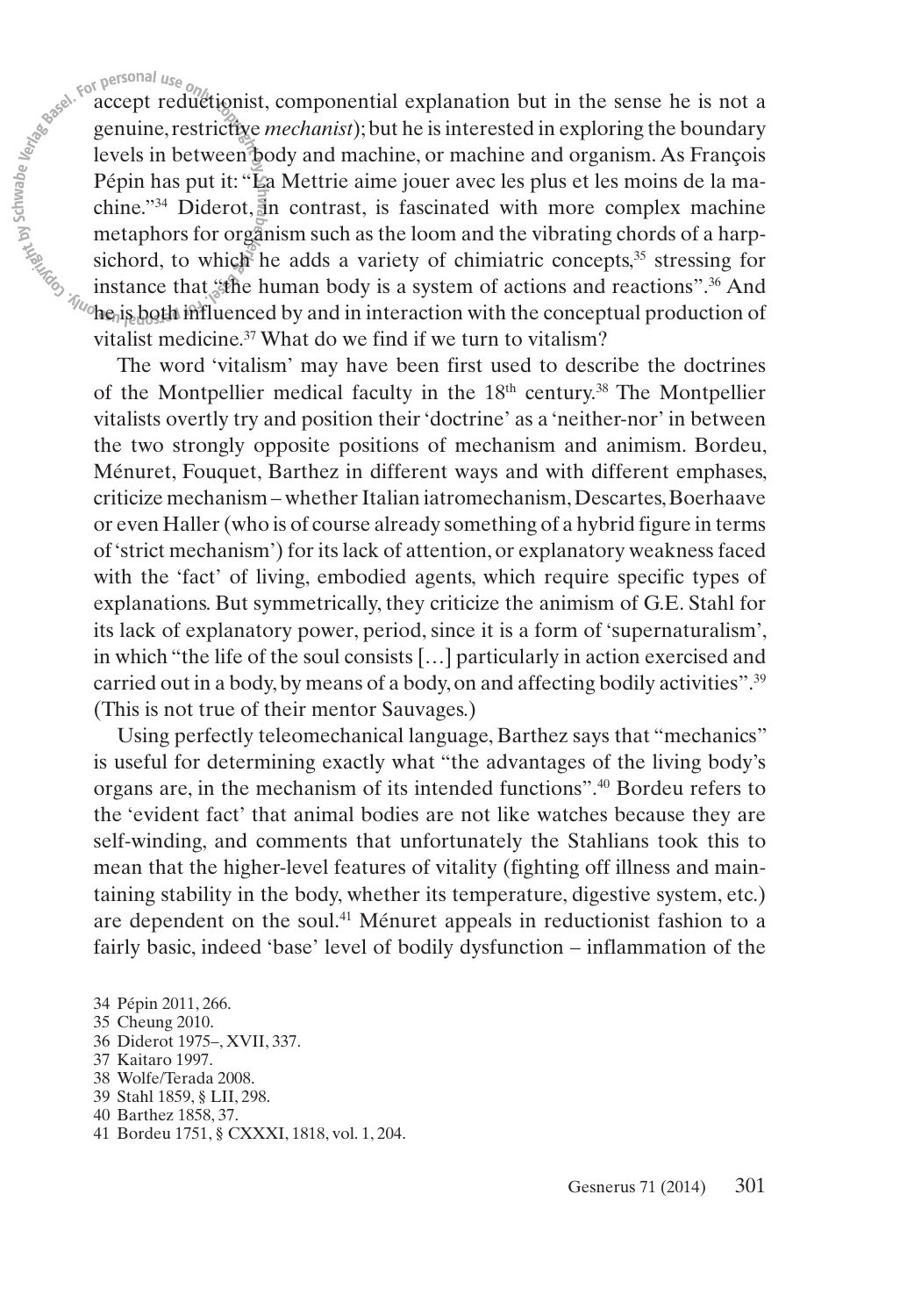lower intestine – in order to challenge animism, and suggests that we would "laugh at an animist or Stahlian who would argue that this illness is a gift of Nature or the soul".<sup>42</sup>

The relevant concept here, as I have discussed elsewhere, is the 'animal economy', which is fully articulated teleomechanism, as it is both *organismic* (as in the key metaphor of the beeswarm<sup>43</sup>) *and also* subserved by a variety of *mechanistic* explanations. The vitalist Louis de La Caze describes his aim as the explanation of "the mechanism which subserves the functions of the animal economy", a mechanistic level "chiefly founded on anatomical observations". <sup>44</sup> Ménuret speaks in rather hybrid terms of "l'organisation animée de notre machine". <sup>45</sup> Similarly, Buffon, the theorist of "organic molecules", comfortably speaks in the same sentence of "animal economy" and "machine", or "la mécanique vivante" and "le mécanisme de l'économie animale", <sup>46</sup> conversely, 'machine' was frequently used to mean 'body'.

Examples of medical areas requiring these hybrid, teleomechanist analyses include sphygmology (the medicine of the pulse) and, as a particular organ, the glands. Bordeu is often described as having selected the glands as his theoretical object because they are the exemplar of what is non-mechanistic about the animal economy, since all mechanistic physiologies stumble, not on the humours the glands extract from the blood, but on the workings of the secretory organs themselves: for instance, how does a gland differentiate between one fluid and another, given that they are clearly 'intended' to deal with specific fluids and not others? Humours,Bordeu says, cannot be explained according to "the actions of solids and the disposition of the organs".<sup>47</sup> But at the same time he doesn't want to fall back on a chimiatric explanation of humours, just to emphasize that pure mechanism can't account for them. The distinctively Bordevian emphasis here is on the'sensitivity' of each gland (which works like a force). Now, to achieve this level of analysis the glands have to be studied according to "position and interconnections, in order to know their action" (46): there is the structuro-functional analysis encapsulated in a sentence; but it is not superfluous to note that Bordeu continues, "this is indeed part of *Anatomy*" (emphasis in original). Simply, the scope of "anatomical inquiry" must be widened, Bordeu argues,to include "the use of the parts, their interplay, connections and relations". This is what he means

<sup>42</sup> "Ténesme", *Enc*. XVI, 137a.

<sup>43</sup> Wolfe/Terada 2008,Wolfe 2009.

<sup>44</sup> La Caze 1755, 2.

<sup>45</sup> *Enc*. XIII, 239.

<sup>46</sup> Buffon 1753, 3–4; article "Histoire naturelle", *Enc*.VIII, 226b.

<sup>47</sup> Bordeu 1751, Preface, in Bordeu 1818, vol. 1, 48.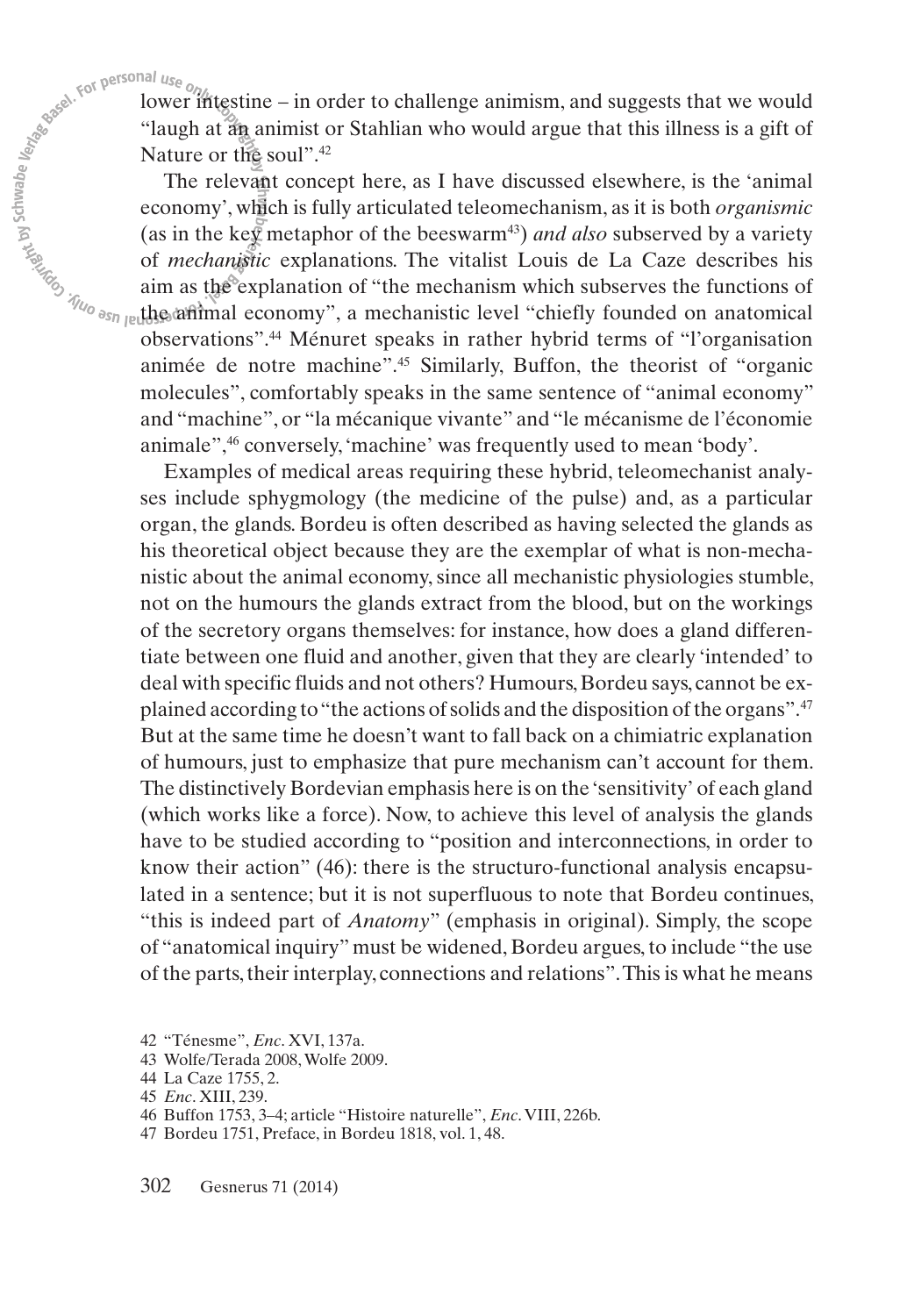by"animating the skeleton of anatomy". <sup>48</sup> Indeed,Bordeu,here as elsewhere, experiments by compressing a piece of sponge in the jaws to study how a gland reacts to compression by muscular tissue.

For personal use one set anti-mechanistic' than he is an 'expanded mechanist', performing<br>is less 'anti-mechanistic' than he is an 'expanded mechanist', performing<br>experiments by compressing a piece of sponge in the jaws Unlike the Oxford physiologists, for Bordeu it is not the structure and position of organs which has to be ascertained so that a higher teleology can be ascertained  $-\tilde{a}$  higher level of intelligibility and/or a Design as in Boyle. Rather, there is an *immanent* level of "position [...] interconnections [...] use  $_{\text{R}}$  arts [...] their interplay, connections and relations<sup>749</sup>: teleomechanism.

### **Conclusion**

I have sought to reconstruct a concept of teleomechanism in early modern and Enlightenment natural philosophy (with a particular emphasis on medical theory and physiology), which minimally shows the following:

First, that mechanism and antimechanism, while they may possess an enviable intellectual clarity as conceptual constellations, are in fact impossible to separate or historically define in isolation from one another. Supposedly pure mechanistic models exhibit sensitivity to functional properties (from Descartes and Boerhaave straight down to Haller's'micromechanism'); supposedly antimechanistic models such as the positions here referred to as 'vitalist' exhibit a greater recognition of the role, pertinence and validity of mechanical explanations of particular phenomena than is generally believed.

Second, that the forms of teleology we encounter in the above analyses are 'explanatory' rather than 'ontological' – attempts to respond to the challenge of explaining living bodies rather than assertions of an inherent and over arching finalistic structure of the world; thus even prior to the organismic or organizational models of living being presented under names such as the 'animal economy', these earlier teleologies are already reasonably close to a Lenoirian kind of teleomechanism.

Thirdly (hence), teleomechanism here is neither a claim of total ontological closure as is sometimes associated with mechanism (compare Gabbey's comment that 17<sup>th</sup>-century mechanism "tried to explain everything,

<sup>48</sup> Bordeu 1751, Preface, in Bordeu 1818, vol. 1, 46 – a formulation curiously recalling Haller's description of physiology as"animated anatomy"("Physiologia est animata anatome",Haller 1747, 5).

<sup>49</sup> Bordeu 1751, Preface, in Bordeu 1818, vol. 1, 46.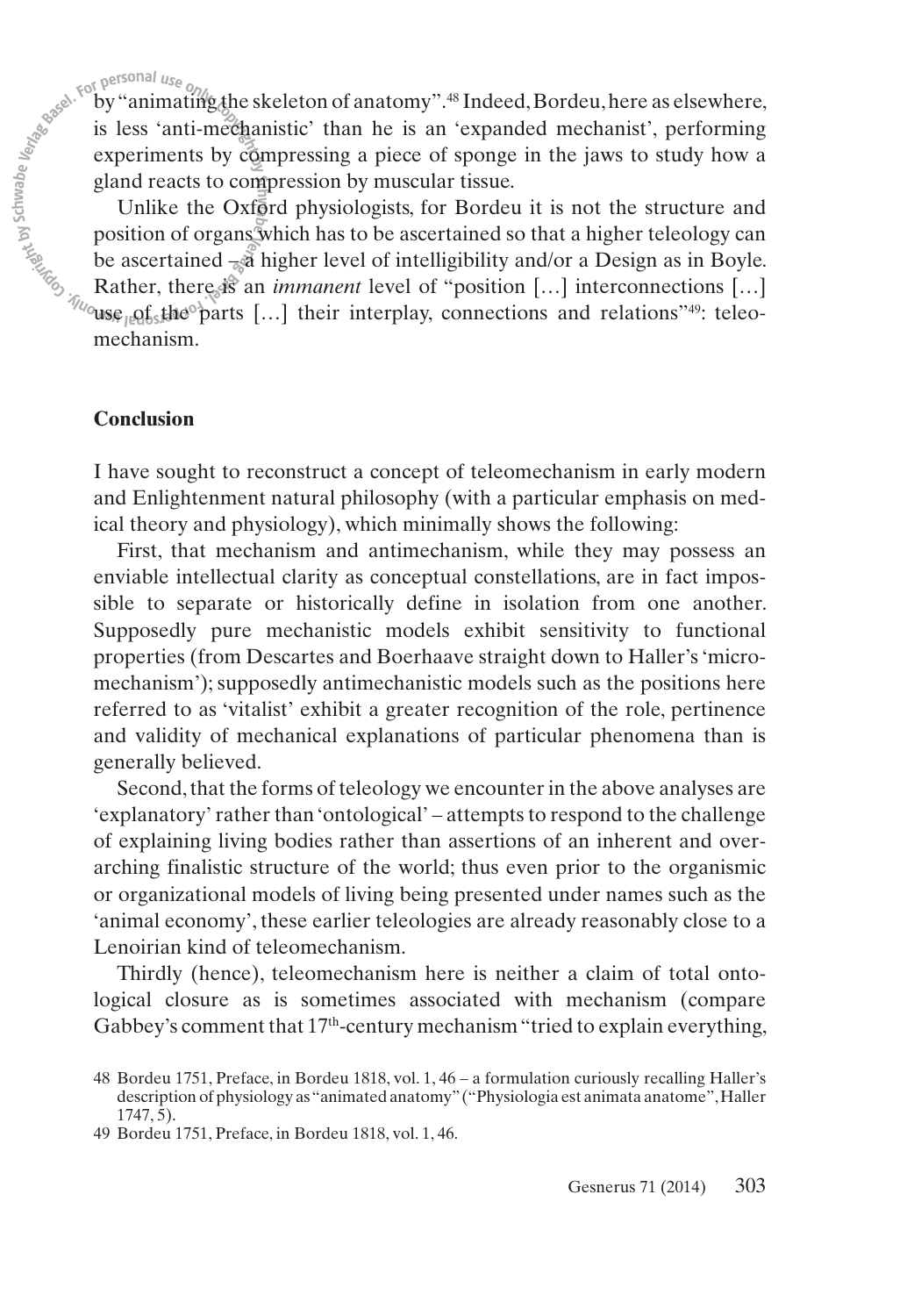which was too much by a long chalk"<sup>50</sup>) nor a claim of regional ontological uniqueness where organisms have teleological features which differentiate them from mechanical nature overall. <sup>51</sup> Instead, teleomechanism combines the model-making, reductionist component of mechanism and the pluralism (in the sense of the recognition of hierarchical plateaus of organization) of teleology. As we saw with the animal economy and its representative image, the bee-swarm, these analyses seek to articulate an idea of complex organization that integrates mechanical explanations. However – depending on how strong a teleology it incorporates – it can hold that mechanical explanations have limits, and thereby allow that "within the organic realm the various empirical regularities associated with functional organisms can be investigated". 52

In that sense, fourth, teleomechanism is quite contrary to the traditional distinction between mechanistic and organismic accounts of living beings, in which the former are usually presented as *excluding* crucial features of living organisms in order to achieve a complete model; as e.g. in the opposition between the reality of homeostatic processes and the 'mere' account of anatomical structures. <sup>53</sup> Teleomechanism does not oppose the dynamism of homeostatic processes to the static character of anatomy: it seeks to unite them.

### **Bibliography**

- Azouvi,François, «Entre Descartes et Leibniz:l'animisme dansles *Essais de physique* de Claude Perrault», *Recherches sur le XVIIe siècle* 5 (1982) 9–19
- Barthez,Paul-Joseph,*Nouveaux éléments de la science de l'homme*,3d revised edition, 2 vols. (Paris 1858)
- Berryman, Silvia, "Ancient Automata and Mechanical Explanation", *Phronesis* 48:4 (2003) 344–369
- Bordeu, Théophile de, *Recherches anatomiques sur la position des glandes et leur action* (Paris 1751)
- Bordeu, Théophile de, *Œuvres complètes, précédées d'une Notice sur sa vie et ses ouvrages par M. le Chevalier de Richerand*, 2 vols. (Paris 1818)
- Boyle, Robert, *The Works of the Honourable Robert Boyle*, 6 vols., ed.T. Birch (London 1772; reprint, Hildesheim 1965)

50 Gabbey 1985, 13.

51 Berryman 2003, 346.There is no space here to explore other scenarios in which mechanism is more heuristic than ontological, more partial than restrictive; or a more 'Kantian' teleomechanism viewed as implicitly recognizing a partial,'regional' truth of mechanism. Both of these are subtly different from the immanent teleomechanism described here.

<sup>52</sup> Lenoir 1981, 305.

<sup>53</sup> Gierer 1996.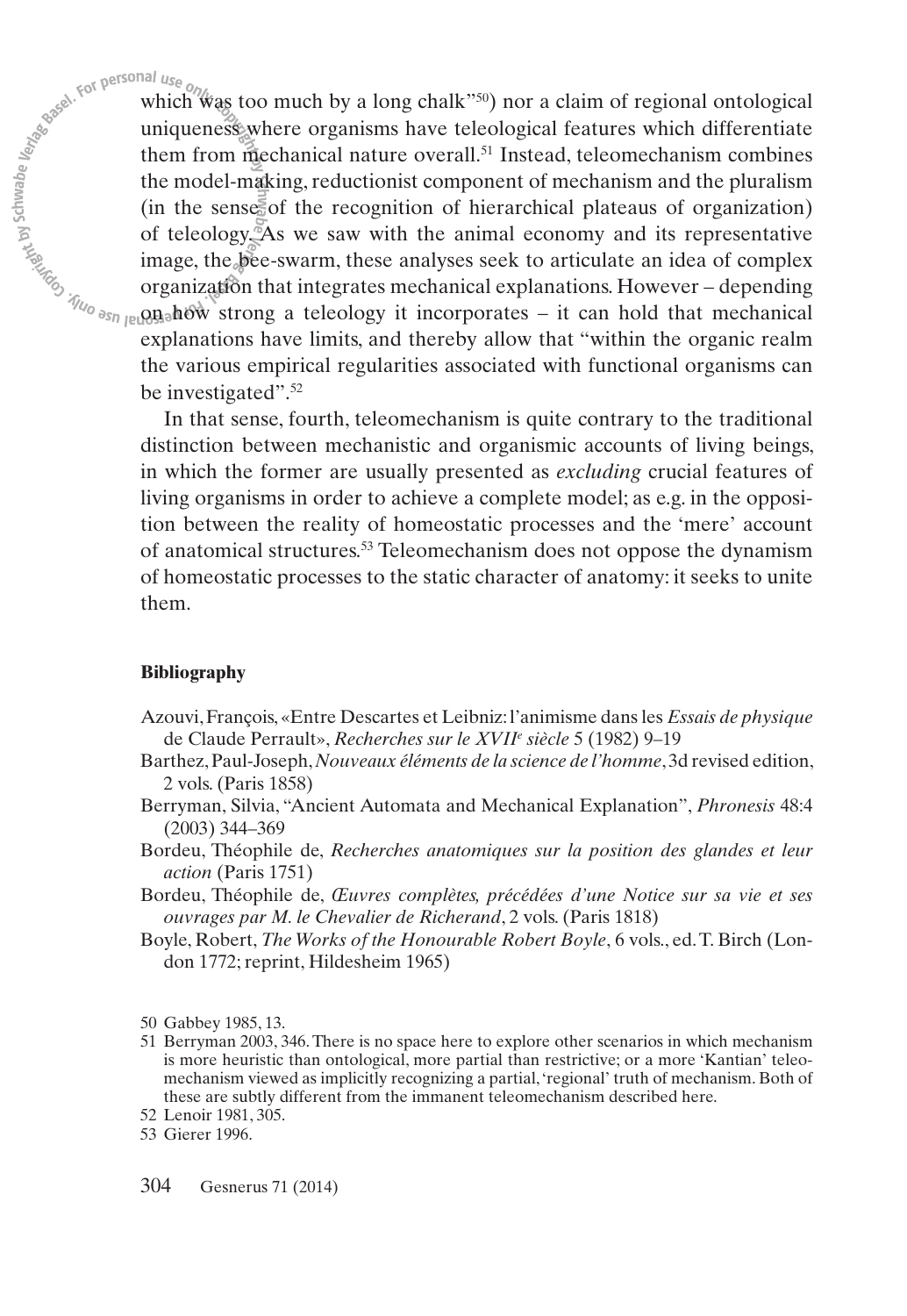- Buffon, Georges-Louis Leclerc de, *Histoire naturelle, générale et particulière* IV (Paris 1753)
- Bylebyl, Jerome J.,"Boyle and Harvey on the Valves in the Veins", *Bull. Hist.Med.* 56  $(1982)$  351–367  $\mathcal{Z}$
- Cheung,Tobias,"*Omnis Fibra Ex Fibra*:FibreArchitecturesin Bonnet's and Diderot's Models of Organic Order", *Early Science and Medicine* 15 (2010) 66–104
- Clarke, Samuel,*TheWorks of Samuel Clarke*, 4 vols.(London 1738;reprint NewYork 1978)
- Descartes, René, *Œuvres*, 11 vols., publ. par Charles Adam and Paul Tannery (Paris 1964–1976) (cited as AT followed by volume and page number)
- Des Chene, Dennis, "Mechanisms of life in the seventeenth century", *Studies in History and Philosophy of Biological and Biomedical Sciences* 36:2 (2005) 245–260
- Diderot, Denis, *Œuvres complètes,* édition Herbert Dieckmann, Jacques Proust and Jean Varloot (Paris 1975–)
- Distelzweig, Peter, *Functional analysis and teleology in Descartes' physiology* (ms., 2011)
- Dijksterhuis,E.J.,*The Mechanization oftheWorldPicture*,trans.C.Dijshoorn (Oxford 1963)
- Duchesneau, François, *Les modèles du vivant de Descartes à Leibniz* (Paris 1998)
- Fichant, Michel, «Leibniz et les machines de la nature», *Studia Leibnitiana* 35 (2003) 1–26
- Fontenelle, Bernard de, «Sur la glande pituitaire», *Histoire de l'Académie Royale des Sciences pour 1707* (Paris 1730)
- French, Roger, *William Harvey's Natural Philosophy* (Cambridge 1994)
- Fuchs,Thomas,*The Mechanization of the Heart:Harvey and Descartes*,trans.Marjorie Grene (Rochester 2001)
- Gabbey, Alan, "The Mechanical Philosophy and its Problems: Mechanical Explanations,Impenetrability and Perpetual Motion", in: Joseph C. Pitt (ed.), *Change and Progress in Modern Science* (Dordrecht 1985) 9–67
- Gabbey, Alan, "Between *Ars* and *Philosophia Naturalis*: Reflections on the Historiography of Early Modern Mechanics", in: J.V. Field/Frank A.J.L. James (eds), *Renaissance and Revolution: Humanists, Scholars, Craftsmen, and Natural Philo sophers in Early Modern Europe* (Cambridge 1993) 133–145
- Gaukroger, Stephen, "The resources of a mechanist physiology and the problem of goal-directed processes", in: Stephen Gaukroger/John Sutton et al. (eds), *Des cartes' Natural Philosophy (*London 2000) 383–400
- Gierer, Alfred, "Organisms-Mechanisms: Stahl, Wolff and the Case against Reductionist Exclusion", *Science in Context* 9:4 (1996) 511–528
- Goldberg, Benjamin*,'Ex Naturae Libro Declarabimus': William Harvey and Natural Theology* (ms., 2011)
- Haller, Albrecht von, *Primae lineae physiologiae in usum praelectionum academicarum* (Göttingen 1747)
- Hankinson, R.J., "Galen and the Best of All Possible Worlds", *Classical Quarterly* 39 (1989) 206–227
- Harvey, William, *Exercitationes de generatione animalium* (1651), trans. and ed. Gweneth Whitteridge (Oxford 1981)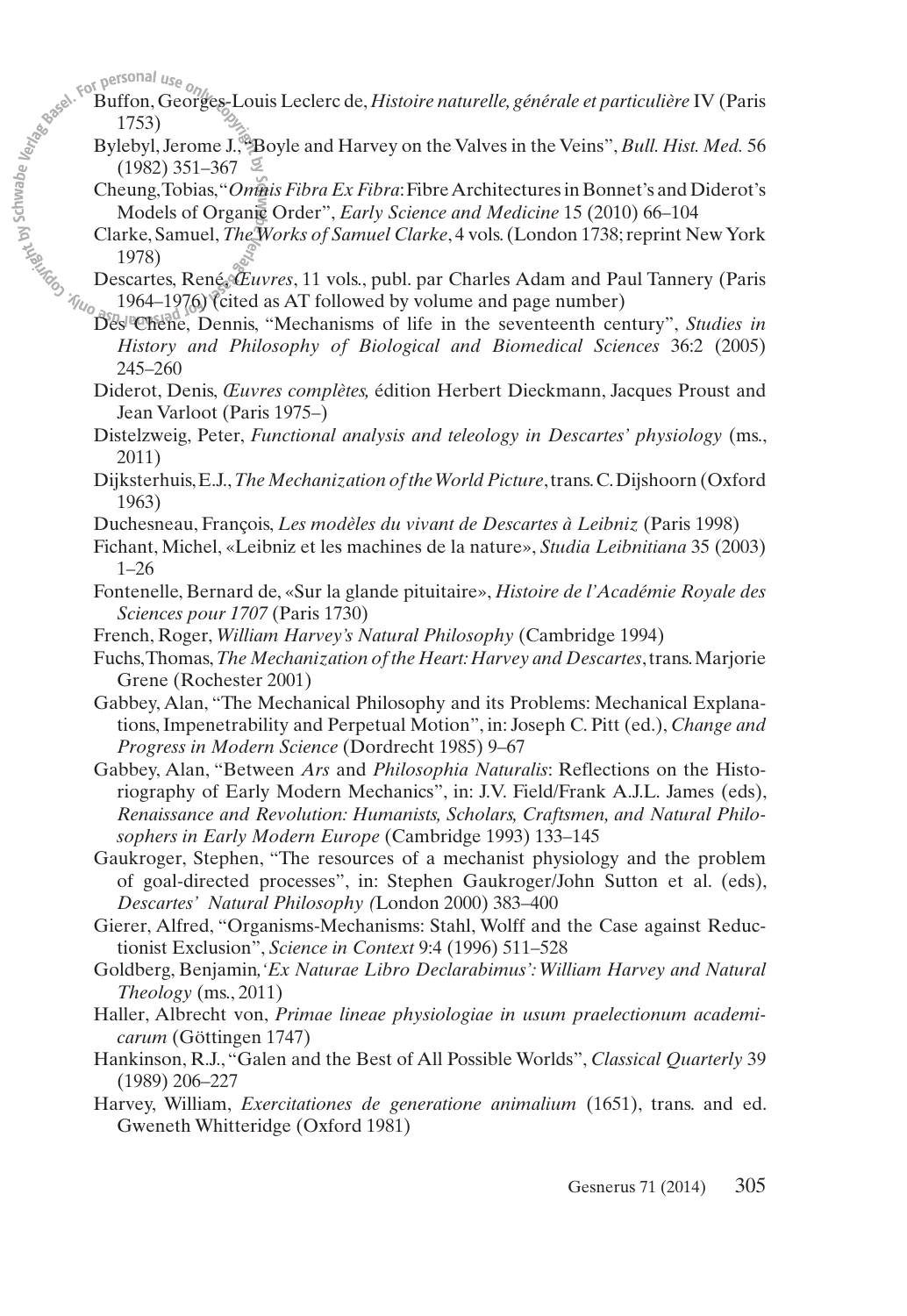- Harvey, William, *The Anatomical Lectures of William Harvey,* trans. Gweneth Whitteridge (London 1964)
	- Huneman,Philippe,"Naturalising purpose:From comparative anatomy to the'adventures of reason'", *Studies in History and Philosophy of Biology and Biomedical Sciences* 37:4 (2006) 621–656
	- Huxley,Thomas H.,"On the HypothesisthatAnimalsAreAutomata,and Its History", *Nature* 10:253 (1874) 362–366
	- Kaitaro, Timo, *Diderot's Holism: Philosophical Anti-Reductionism and Its Medical Background* (Frankfurt 1997)
- Keller,Vera, "Drebbel's Living Instruments", *History of Science* 48:1 (2010) 39–74
- de La Caze, Louis, *Idée de l'homme physique et moral pour servir d'introduction à un traité de médecine* (Paris 1755)
- de La Mettrie, Julien Offray, *Œuvres philosophiques*, 2 vols., ed. Francine Markovits (Paris 1987)
- Lennox, James, "Robert Boyle's Defense of Teleological Inference in Experimental Science", *Isis* 74 (1983) 38–52
- Lenoir, Timothy, "Teleology without regrets. The transformation of physiology in Germany, 1790–1847", *Studies in History and Philosophy of Science* 12 (1981) 293–354
- Lenoir,Timothy,*The Strategy of Life.Teleology and Mechanism in Nineteenth-Century German Biology* (Chicago 1982)
- Lower, Richard, *Tractatus de Corde* (1669), trans. K.J. Franklin, in: Robert T. Gunther (ed.), *Early Science in Oxford*,Vol. IX (Oxford 1932)
- Nussbaum, Martha/Hilary Putnam, "Changing Aristotle's Mind", in: Martha Nussbaum/Amelie Rorty (eds.), *Essays on Aristotle's 'De Anima'* (Oxford 1992) 27–56
- Osler, Margaret, "Whose Ends? Teleology in Early Modern Natural Philosophy", *Osiris* 16 (2001) 151–168
- Pépin, François, "Lectures de la machine cartésienne par Diderot et La Mettrie", *Corpus* 61 (2011) (special issue: *Matérialisme et cartésianisme*) 257–280
- Polanyi, Michael, "The Logic of Tacit Inference", in: Marjorie Grene (ed.), *Knowing and Being* (Chicago 1969) 138–158
- Richards, Robert, "Kant and Blumenbach on the *Bildungstrieb*: A Historical Misunderstanding", *Studies in the History and Philosophy of Biology and the Bio medical Sciences* 31 (2000) 11–32
- Riskin, Jessica, "The Defecating Duck, or, the Ambiguous Origins of Artificial Life", Critical Inquiry 29:4 (2003) 599–633
- Salter,Alan,*William Harvey.A Study in Empiricism*, PhD, University of Sydney, Unit for History and Philosophy of Science (Sydney 2010)
- Sloan, Phillip R., "Teleology and Form Revisited", in: Richard Burian/Jean Gayon (eds), *Conceptions de la science, hier, aujourd hui et demain. Hommage à Marjorie Grene* (Brussels 2007) 343–367
- Smith, Justin E.H.,"The Body-Machine in Leibniz's Early Medical and Physiological Writings: A Selection of Texts with Commentary", *Leibniz Review* 17 (2007) 141–179
- von Staden, Heinrich, "Teleology and Mechanism: Aristotelian Biology and Early Hellenistic Medicine", in: Wolfgang Kullmann/Sabine Föllinger (eds), *Aristote lische Biologie: Intentionen, Methoden, Ergebnisse* (Stuttgart 1997) 183–208